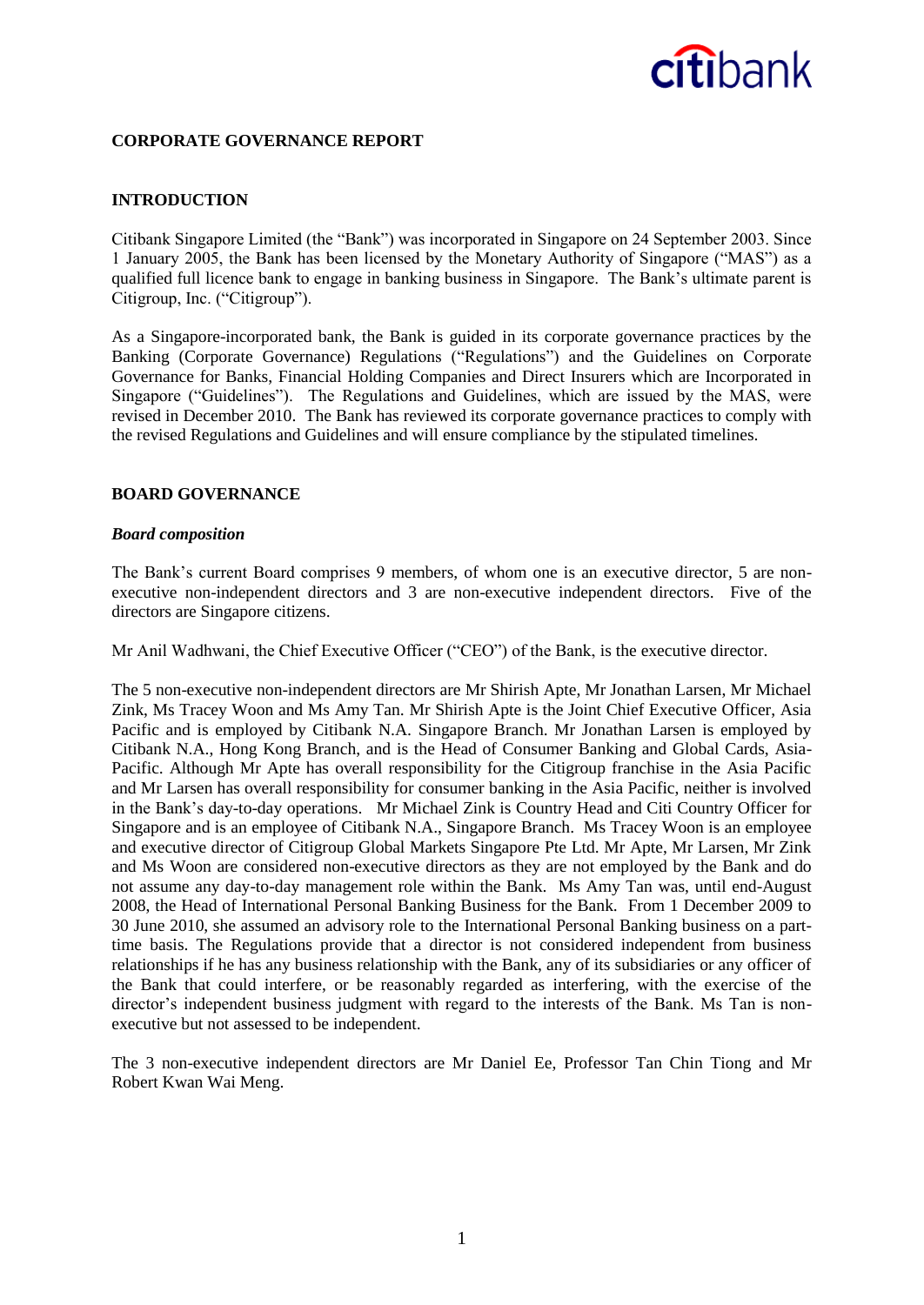The Bank considers its present Board size to be appropriate for its current operations.

More information on the directors is set out below: -

| <b>Shirish Apte</b><br>(Non-Executive Director and Chairman)                                                                                                                                                                                                                                                                                                                                                                                           | Anil Wadhwani<br>(Chief Executive Officer and Executive Director)                                                                                                                                                                                                                                                                                                                                                                                                                                                             |
|--------------------------------------------------------------------------------------------------------------------------------------------------------------------------------------------------------------------------------------------------------------------------------------------------------------------------------------------------------------------------------------------------------------------------------------------------------|-------------------------------------------------------------------------------------------------------------------------------------------------------------------------------------------------------------------------------------------------------------------------------------------------------------------------------------------------------------------------------------------------------------------------------------------------------------------------------------------------------------------------------|
| Appointed on 5 November 2009, Mr Apte is Joint<br>Chief Executive Officer, Asia Pacific, for Citigroup.<br>Mr Apte is a British citizen. He is a qualified<br>chartered accountant from the Institute of Chartered<br>Accounts in England and holds an MBA from<br>London Business School.<br>Mr Apte is a director of Bank Handlowy, an affiliate<br>of the Bank.<br>Directorships for past 3 years<br>Citibank Europe plc, Ireland<br>٠              | Appointed on 30 November 2009, Mr Wadhwani is<br>the Chief Executive Officer of the Bank and Head<br>of Consumer Markets, Singapore. He has overall<br>responsibility for all the Bank's operations. Mr<br>Wadhwani, an Indian citizen, has a Bachelor of<br>Commerce degree from Marsee Monjee College of<br>Commerce & Economics, Mumbai University and a<br>Masters in Management Studies from Somaiya<br>Institute of Management Studies and Research,<br>Mumbai University.<br>Mr Wadhwani holds no other directorships. |
|                                                                                                                                                                                                                                                                                                                                                                                                                                                        |                                                                                                                                                                                                                                                                                                                                                                                                                                                                                                                               |
| <b>Jonathan Christian Larsen</b>                                                                                                                                                                                                                                                                                                                                                                                                                       | <b>Michael George Zink</b>                                                                                                                                                                                                                                                                                                                                                                                                                                                                                                    |
| (Non-Executive Director)                                                                                                                                                                                                                                                                                                                                                                                                                               | (Non-Executive Director)                                                                                                                                                                                                                                                                                                                                                                                                                                                                                                      |
|                                                                                                                                                                                                                                                                                                                                                                                                                                                        |                                                                                                                                                                                                                                                                                                                                                                                                                                                                                                                               |
| Appointed on 17 June 2005, Mr Larsen is the Head<br>of Consumer Banking and Global Cards, Asia-<br>Pacific. Mr Larsen, who is Australian, graduated<br>from The University of Melbourne with a Bachelor<br>of Arts with Honours (First Class) Degree.<br>Mr Larsen is a director of Citibank Berhad and BJL<br>Investment Limited, a private investment holding<br>company. He is a Council Member on the Visa<br>International Senior Client Council. | Appointed on 18 June 2010, Mr Michael Zink is<br>Country Head and Citi Country Officer for<br>A United States citizen, Mr Zink<br>Singapore.<br>graduated from Case Western Reserve University<br>with a Bachelor of Science Degree in Chemical<br>Engineering with Honours. He also holds a Masters<br>of Management (MBA) Degree from J.L. Kellogg<br>Graduate School of Management.<br>Mr Zink is a director of the following companies:                                                                                   |
|                                                                                                                                                                                                                                                                                                                                                                                                                                                        |                                                                                                                                                                                                                                                                                                                                                                                                                                                                                                                               |
| Directorships for past 3 years                                                                                                                                                                                                                                                                                                                                                                                                                         | Citibank Consumer Nominees Pte Ltd<br>٠                                                                                                                                                                                                                                                                                                                                                                                                                                                                                       |
| Longitude Lifestyle Pte Ltd<br>٠                                                                                                                                                                                                                                                                                                                                                                                                                       | Citibank Finance Limited<br>٠                                                                                                                                                                                                                                                                                                                                                                                                                                                                                                 |
| Phibro (Asia) Pte Ltd<br>٠                                                                                                                                                                                                                                                                                                                                                                                                                             | Citibank Nominees Singapore Pte Ltd<br>٠                                                                                                                                                                                                                                                                                                                                                                                                                                                                                      |
| Citibank Consumer Nominees Pte Ltd<br>٠                                                                                                                                                                                                                                                                                                                                                                                                                | Citicorp Investment Bank (Singapore) Limited<br>٠                                                                                                                                                                                                                                                                                                                                                                                                                                                                             |
| Citibank Finance Limited<br>$\bullet$                                                                                                                                                                                                                                                                                                                                                                                                                  | Citicorp Trustee (Singapore) Limited<br>٠                                                                                                                                                                                                                                                                                                                                                                                                                                                                                     |
| Citibank Nominees Singapore Pte Ltd<br>$\bullet$                                                                                                                                                                                                                                                                                                                                                                                                       | Citigroup<br>Holding (Singapore)<br>Private<br>$\bullet$<br>Limited                                                                                                                                                                                                                                                                                                                                                                                                                                                           |
| Citicorp Investment Bank (Singapore) Limited<br>٠<br>Citicorp Trustee (Singapore) Limited                                                                                                                                                                                                                                                                                                                                                              | Tribeca Global Management (Asia) Pte Ltd<br>٠                                                                                                                                                                                                                                                                                                                                                                                                                                                                                 |
| Citigroup<br>Holding<br>(Singapore)<br>Private                                                                                                                                                                                                                                                                                                                                                                                                         | Citigroup Global Markets Singapore Holdings<br>٠                                                                                                                                                                                                                                                                                                                                                                                                                                                                              |
| Limited                                                                                                                                                                                                                                                                                                                                                                                                                                                | Pte Ltd                                                                                                                                                                                                                                                                                                                                                                                                                                                                                                                       |
| Tribeca Global Management (Asia) Pte Ltd                                                                                                                                                                                                                                                                                                                                                                                                               | Citigroup Business Process Solutions Pte Ltd<br>$\bullet$                                                                                                                                                                                                                                                                                                                                                                                                                                                                     |
| Citigroup Global Markets Singapore Holdings                                                                                                                                                                                                                                                                                                                                                                                                            | Cititrust (Singapore) Limited<br>٠                                                                                                                                                                                                                                                                                                                                                                                                                                                                                            |
| Pte Ltd                                                                                                                                                                                                                                                                                                                                                                                                                                                | Citigroup Global Markets Singapore Pte Ltd<br>٠                                                                                                                                                                                                                                                                                                                                                                                                                                                                               |
| Citigroup Business Process Solutions Pte Ltd                                                                                                                                                                                                                                                                                                                                                                                                           | Citigroup<br>Global<br>Markets<br>Singapore                                                                                                                                                                                                                                                                                                                                                                                                                                                                                   |
| Cititrust (Singapore) Limited                                                                                                                                                                                                                                                                                                                                                                                                                          | Securities Pte Ltd                                                                                                                                                                                                                                                                                                                                                                                                                                                                                                            |
| Citigroup Global Markets Singapore Pte Ltd                                                                                                                                                                                                                                                                                                                                                                                                             |                                                                                                                                                                                                                                                                                                                                                                                                                                                                                                                               |
| Citigroup<br>Global<br>Markets<br>Singapore<br>Securities Pte Ltd                                                                                                                                                                                                                                                                                                                                                                                      | Mr Zink's other appointments include serving as a<br>member of the Executive Committee and Board of<br>The<br>for<br>American<br>Chamber<br>Governors<br>οf<br>Commerce in Singapore. He is also a member of<br>the Board of Advisors to The National University of<br>Singapore (NUS) Business School Centre for                                                                                                                                                                                                             |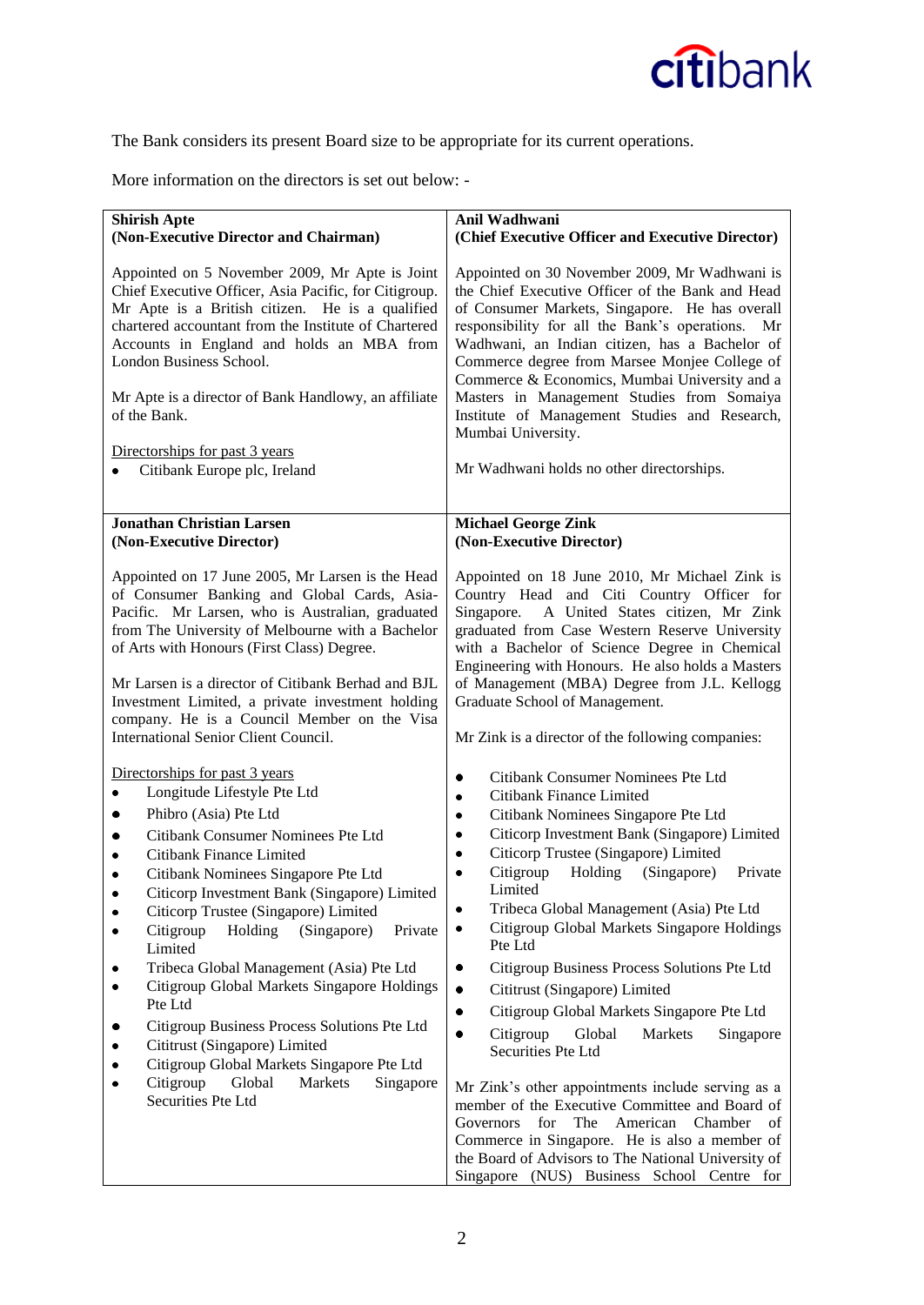|                                                                                                                                                                                                                                                                                                                                                                                         | Strategic Leadership and Vice Chair for Financial<br>Services,<br>Asia-Pacific Council of American<br>Chambers of Commerce.                                                                                                                                                                                                                                 |
|-----------------------------------------------------------------------------------------------------------------------------------------------------------------------------------------------------------------------------------------------------------------------------------------------------------------------------------------------------------------------------------------|-------------------------------------------------------------------------------------------------------------------------------------------------------------------------------------------------------------------------------------------------------------------------------------------------------------------------------------------------------------|
|                                                                                                                                                                                                                                                                                                                                                                                         | Directorships for the past 3 years                                                                                                                                                                                                                                                                                                                          |
|                                                                                                                                                                                                                                                                                                                                                                                         | <b>Guangdong Development Bank</b>                                                                                                                                                                                                                                                                                                                           |
| <b>Tracey Woon</b><br>(Non-Executive Director)<br>Appointed on 2 June 2010, Ms Tracey Woon is the                                                                                                                                                                                                                                                                                       | <b>Daniel Cuthbert Ee Hock Huat</b><br>(Independent Director* and Chairman of the<br><b>Audit Committee</b><br>and Risk Management<br>Committee)                                                                                                                                                                                                            |
| Head of Global Banking and is an employee and<br>Managing Director of Citigroup Global Markets<br>Singapore Pte Ltd. A Singapore citizen, Ms Woon<br>graduated from the National University<br>of<br>Singapore with a Bachelor of Law (Hons).<br>$\overline{Ms}$<br>Woon is also a director of the following companies:<br>Citigroup Global Markets Singapore Pte Ltd<br>Mivica Limited | Appointed on 17 June 2005, Mr Ee is a Singapore<br>citizen. Mr Ee graduated from the University of<br>Bath, UK with BSc Honours Class 1 (Systems<br>Engineering) and obtained an MSc (Industrial<br>Engineering) from The National University of<br>Singapore. He was awarded the Public Service<br>Medal in 2003.                                          |
| Mivica Properties Limited<br>Eastern Health Alliance Pte Ltd<br>٠<br>Directorships for the past 3 years<br>Changi General Hospital                                                                                                                                                                                                                                                      | He is the Chairman of CitySpring Infrastructure<br>Management Pte Ltd, the Trustee-Manager of<br>CitySpring Infrastructure Trust, and is a Member of<br>the Securities Industry Council and Corporate<br>Governance Council. He is the Chairman of the<br>Board of Advisors of Walton International Group<br>Limited and sits on the board of directors of: |
|                                                                                                                                                                                                                                                                                                                                                                                         | National Environment Agency<br>Surface<br>Mount<br>Technology<br>(Holdings)<br>$\bullet$<br>Limited<br>Singapore Institute of Directors<br>$\bullet$                                                                                                                                                                                                        |
|                                                                                                                                                                                                                                                                                                                                                                                         | Directorships for past 3 years<br>Tiger Aviation Pte Ltd.<br>$\bullet$<br>Genesis Capital Pte Ltd<br>$\bullet$<br>Gas Supply Pte Ltd<br>$\bullet$                                                                                                                                                                                                           |
| <b>Amy Tan Sioh Tin</b><br>(Non-Executive Director)                                                                                                                                                                                                                                                                                                                                     | <b>Robert Kwan Wai Meng</b><br>(Independent Director* and Chairman of the<br><b>Nominating Committee)</b>                                                                                                                                                                                                                                                   |
| Appointed on 7 November 2008, Ms Tan was a<br>career Citibanker and the Head of the Bank's<br>International Personal Banking Business until she<br>retired at the end of August 2008. A Singapore<br>citizen, Ms Tan holds a Bachelor of Social Science<br>(Economics & Political Science) Degree from the                                                                              | Appointed on 17 June 2005, Mr Kwan, who is<br>Singaporean, is the founder and Chairman Emeritus<br>of McDonald's Singapore. He was the Chairman of<br>The National Council on Environment (1991 -<br>1995).                                                                                                                                                 |
| University of Singapore.                                                                                                                                                                                                                                                                                                                                                                | In addition to being a director of the Bank, Mr<br>Kwan is a director of Valewood Investments Pte Ltd<br>and Comfort Food Pte Ltd.                                                                                                                                                                                                                          |
|                                                                                                                                                                                                                                                                                                                                                                                         | Directorships for past 3 years                                                                                                                                                                                                                                                                                                                              |
|                                                                                                                                                                                                                                                                                                                                                                                         | Wildlife Reserves Singapore Pte Ltd<br>Monopole Pte Ltd<br>Singapore Zoological Gardens<br>٠                                                                                                                                                                                                                                                                |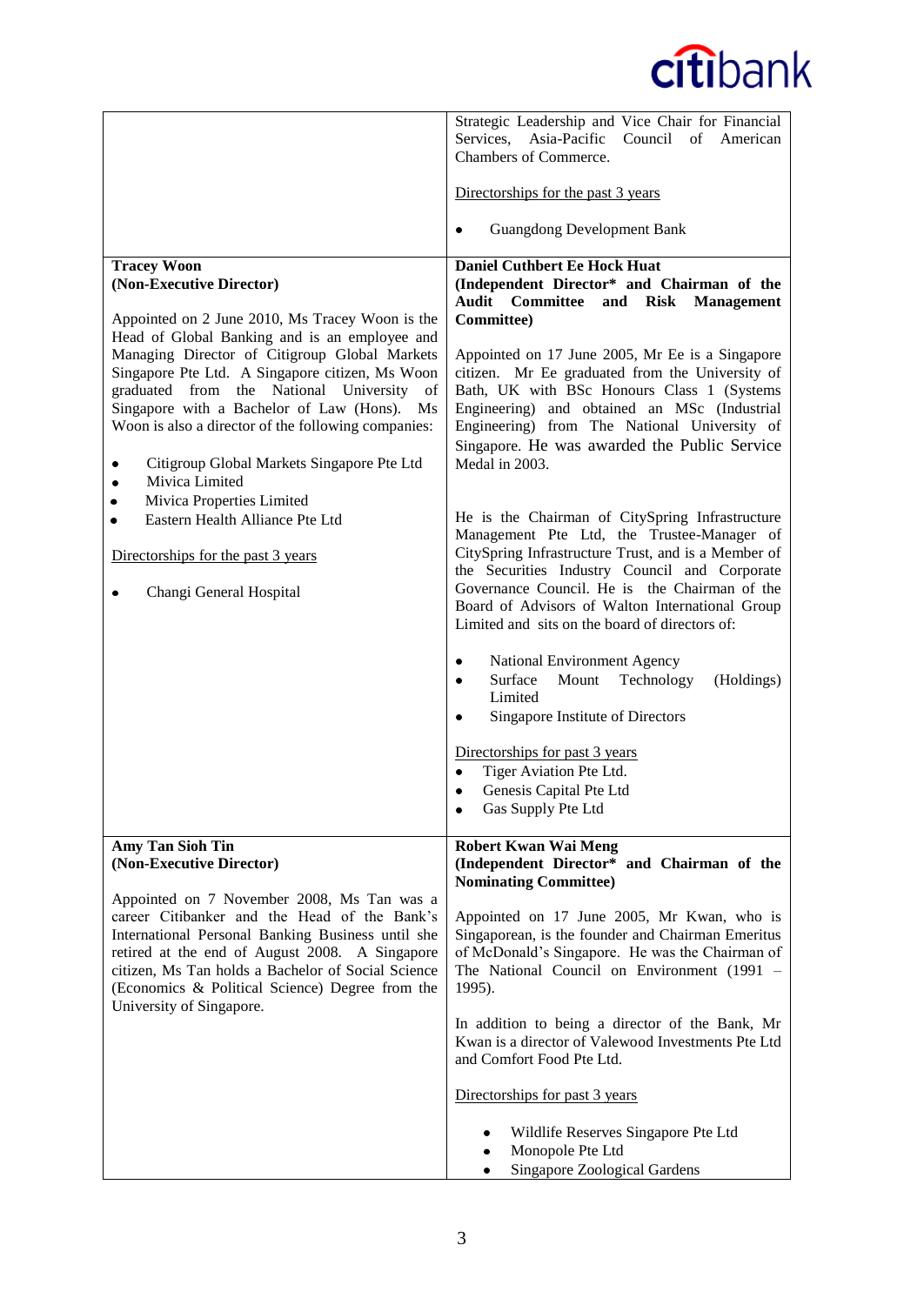

|                                                                                                                                                                                                                                                                                                                                                                                                            | The Jurong Bird Park Private Limited |
|------------------------------------------------------------------------------------------------------------------------------------------------------------------------------------------------------------------------------------------------------------------------------------------------------------------------------------------------------------------------------------------------------------|--------------------------------------|
| <b>Professor Tan Chin Tiong</b><br>(Independent Director*)                                                                                                                                                                                                                                                                                                                                                 |                                      |
| Appointed on 17 June 2005, Prof Tan, who is a<br>Singapore citizen, is the President and Member of<br>the Board of Trustees of the Singapore Institute of<br>Technology. Prof Tan graduated from The<br>University of Singapore with BBA (Hons) Degree.<br>He holds an MBA from Western Illinois University<br>and PhD from The Pennsylvania State University.                                             |                                      |
| Prof Tan is a director on the Council for Third Age<br>(Ministry of Community Development, Youth and<br>Sports) and is the non-executive Chairman of<br>Superior Multi-Packaging Ltd. He is the President<br>and Member of the Board of Trustees for the<br>Singapore Institute of Technology. Prof Tan also<br>sits as an independent director on the board of<br>directors of several companies such as: |                                      |
| Health Management International Ltd<br>Hersing Corporation Ltd<br>Communication Design International Ltd<br>Hup Soon Global Corporation Ltd                                                                                                                                                                                                                                                                |                                      |

\* For an assessment of directors' independence, please refer to the section "Selection and Qualification of Board Members" below.

#### *Board appointment*

The Nominating Committee reviews the suitability of nominees for recommendation for election to the Board.

Directors who are appointed during a financial year are subject to review by the Nominating Committee for re-election to the Board at the next annual general meeting pursuant to Article 69 of the Bank's Articles of Association. No Directors were appointed after the 2010 annual general meeting.

The Bank's Articles of Association provide for at least one-third of its directors to retire by rotation at each annual general meeting and for eligible retiring directors to stand for re-election at the annual general meeting. Mr Daniel Ee, Professor Tan Chin Tiong and Ms Amy Tan retired by rotation and were re-elected at the annual general meeting held on 30 June 2011.

The independent Directors are currently on 3-year terms. Their current 3-year term expired at the 2011 AGM and was renewed for a further 3-year term expiring at the 2014 AGM. In line with the Regulations, the opportunity was also taken to place Ms Amy Tan, who retired by rotation at the 2011 AGM, on a 3-year term expiring at the 2014 AGM. As and when the other Directors retire by rotation, they will also be placed on 3-year terms. This is to avoid all Directors being on the same 3 year appointment cycle.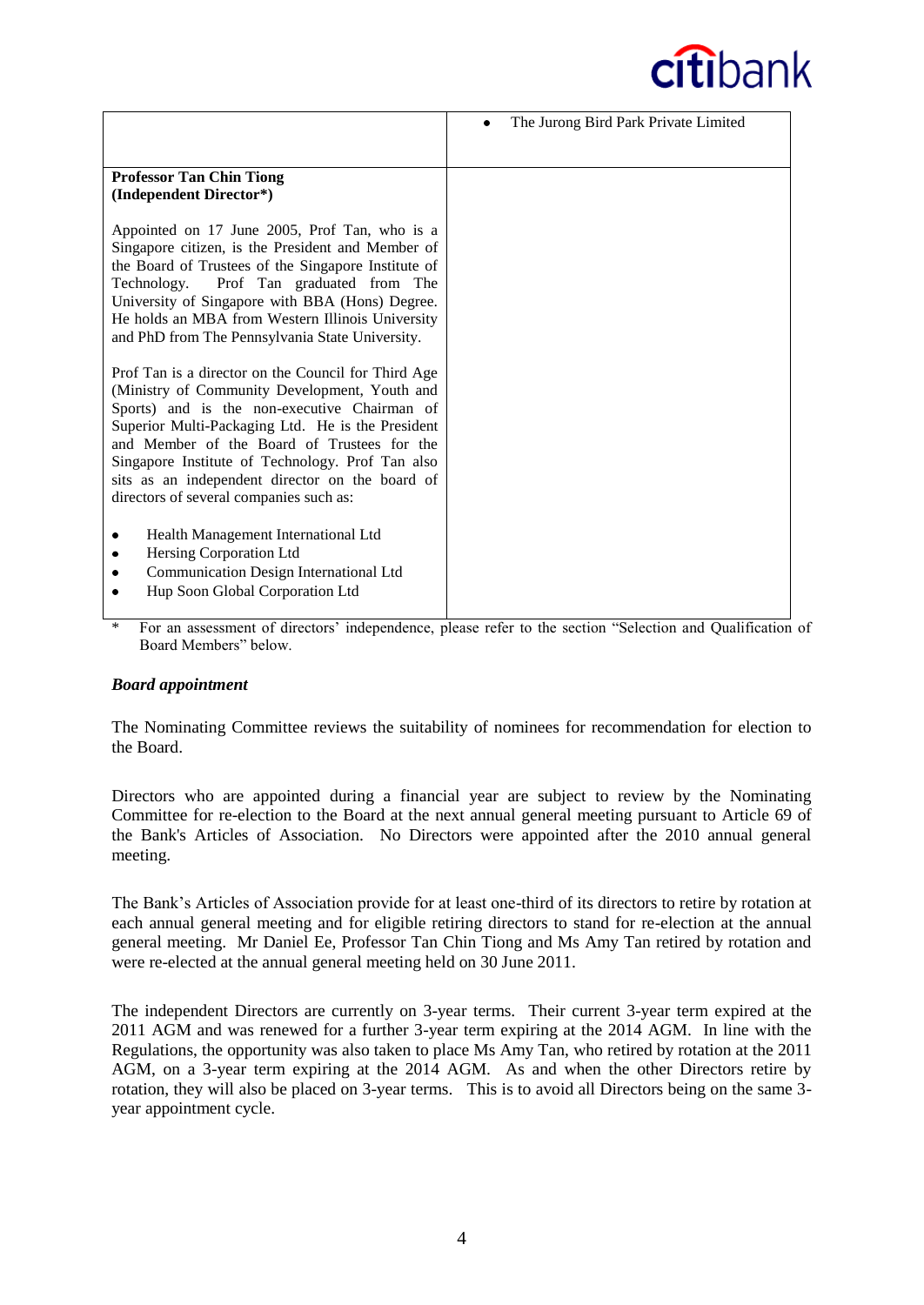# *Selection and Qualification of Board Members*

The Nominating Committee is responsible for identifying, evaluating and selecting candidates for the Board of Directors. The Nominating Committee reviews and recommends all director appointments to the Board. In doing so, it relies on a framework which it has developed to identify the skills that Board and Board Committee members require to discharge their responsibilities effectively, taking into account the Bank's risk profile, business operations and business strategy. In recommending the appointment of executive and non-executive directors drawn from other Citigroup entities, the Nominating Committee seeks to ensure that these directors represent a broad range of business and support functions within the Citigroup operations. Independent non-executive directors are drawn from a range of industries to facilitate a diversity of views and experience on the Board. The current independent directors on the Board come from the financial, commercial and academic sectors.

The Nominating Committee conducted a review before the 2011 AGM to assess whether each Director remained qualified for office. The assessment included whether the Director was a fit and proper person, and was qualified, for the office, taking into account his track record, age, experience, capabilities and skills. To determine whether a Director was a fit and proper person, all Directors were required to complete a fit and proper declaration and bankruptcy, litigation and credit bureau searches were conducted on each Director. The results of these fit and proper due diligence procedures raised no issues of concern. Apart from the fit and proper assessment, the Nominating Committee also reviewed each Director's continuing suitability for office by (i) assessing each Director based on certain identified performance measures, including attendance and participation; (ii) reviewing the composition of the Board, taking into account such factors as each Director's business experience and areas of expertise; and (iii) reviewing each Director's competing time commitments. The performance of the Directors were assessed to be satisfactory.

To ensure that Directors do not face competing time commitments from multiple representations and continue to be able to discharge their duties effectively, the Board approved guidelines on this at its March 2011 Board meeting. The key points are: (i) Directors must attend at least 75% of all Board and Board committee meetings; (ii) Directors are limited to 7 appointments, with an exception made for all existing appointments; and (iii) appointments to other Citi entities by the Citi-appointed Directors are not taken into account. Competing time commitments of a Director will be taken into account by the Nominating Committee in all annual assessments of a Director's continuing suitability and fitness for office.

The Nominating Committee also determines the directors' independence based on the criteria set out in the Regulations and the Guidelines. Under the Regulations, a director is considered independent only if he is independent from substantial shareholders, management and business relationships and (from the 2012 annual general meeting onwards) only if the Director has not served on the Board for a continuous period of 9 years or more. Under the Guidelines, the length of a director's service is to be taken into account in assessing independence. In February 2011, the Nominating Committee reviewed the Directors' independence based on the criteria set out in the Regulations and Guidelines and made the independence assessments set out below.

#### **(a) Independence from management**

The Regulations provide that a director is not considered independent from management relationships if he was employed by the Bank or any of its subsidiaries during the current financial year or any of the preceding 3 financial years. As the Chief Executive Officer of the Bank, Mr Anil Wadhwani is not considered independent from management. Mr Jonathan Larsen was the CEO of the Bank until 10 November 2009, and is not considered independent from management. Ms Amy Tan was the Bank's Head of the International Personal Banking Business until she retired end-August 2008. From 1 December 2009 to 30 June 2010, Ms Tan assumed an advisory role to the Bank's International Personal Banking Business on a part-time basis. Ms Tan is not considered independent of management.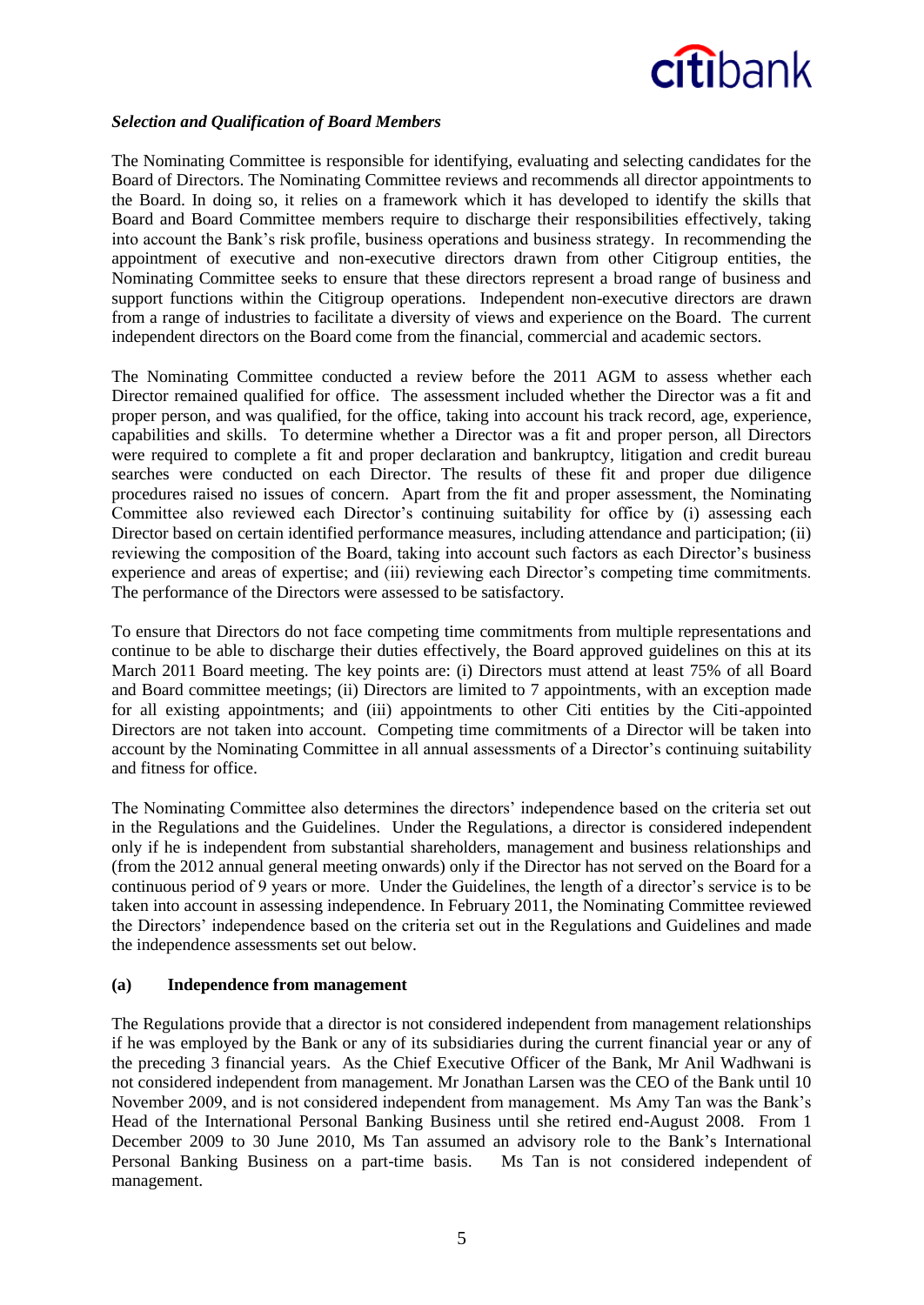

#### **(b) Independence from substantial shareholder**

The Regulations provide that a director is not considered independent from substantial shareholders if a substantial shareholder or an affiliate of the substantial shareholder employs him. Citigroup is the ultimate holding company of the Bank.

Mr Shirish Apte, Mr Jonathan Larsen, Mr Anil Wadhwani, Mr Michael Zink and Ms Tracey Woon are not considered independent from substantial shareholders, as they are employees of Citigroup affiliates.

#### **(c) Independence from business relationships**

The Regulations provide that a director is not considered independent from business relationships if he has any business relationship with the Bank, any of its subsidiaries or any officer of the Bank, that could interfere, or be reasonably regarded as interfering, with the exercise of the director's independent business judgment with regard to the interests of the Bank.

Mr Jonathan Larsen is an employee of Citibank N.A., Hong Kong Branch ("CNA HK"). In the course of the financial year, payments were made and received between the Bank, on the one hand, and CNA HK on the other hand. These were mainly (i) payments by the Bank to CNA HK for infrastructure and technology support services; and (ii) interest payments received by CNA HK from the Bank arising from deposits placed by CNA HK with the Bank as part of its usual money market activities.

Ms Tracey Woon is an employee and executive director of Citigroup Global Markets Singapore Pte Ltd ("CGMSPL"). In the course of the financial year, payments were made and received between the Bank, on the one hand, and CGMSPL on the other hand. These were mainly (i) payments by the Bank to CGMSPL for premises; and (ii) recovery of expenses received by the Bank from CGSMPL.

Mr Shirish Apte and Mr Michael Zink are employees of Citibank N.A., Singapore Branch ("CNA Spore"). In the course of the financial year, payments were made and received between the Bank, on the one hand, and CNA Spore and other Citigroup affiliates in Singapore, where Mr Zink is also a director, on the other hand. These were mainly (i) payments by the Bank to CNA Spore for infrastructure and technology support services; and (ii) interest payments received by the Bank from Citigroup affiliates, and interest payments received by various Citigroup affiliates, including CNA Spore, from the Bank, arising from deposits placed by the Bank and the affiliates with each other as part of their usual money market activities.

The Nominating Committee reviewed these payments and was satisfied that they did not impede the independent business judgment of the non-executive directors on the grounds that the non-executive directors did not have any direct control over the payments made for infrastructure, technology support services, direct charges or other services. Neither did they have any control over the money market activities of the various Citigroup affiliates. Although Mr Shirish Apte is the Joint Chief Executive Officer for Asia Pacific for Citigroup, with overall responsibility for the Citigroup franchise in the Asia Pacific (including the Bank), and Mr Jonathan Larsen is Head of Consumer Banking and Global Cards, Asia Pacific, all money market activities of CNA HK are conducted independently of both directors at arm's length. Likewise, although Mr Shirish Apte is an employee of Citibank N.A., Singapore Branch and Mr Zink is Country Head and Citi Country Officer for Singapore, all money market activities of CNA Spore are conducted independently of Mr Apte and Mr Zink at arm's length. Mr Shirish Apte, Mr Jonathan Larsen, Mr Michael Zink and Ms Tracey Woon derived no personal benefit from these payments; neither were their performance appraisal nor remuneration dependent on these payments. The Nominating Committee therefore considered these directors independent from business relationships.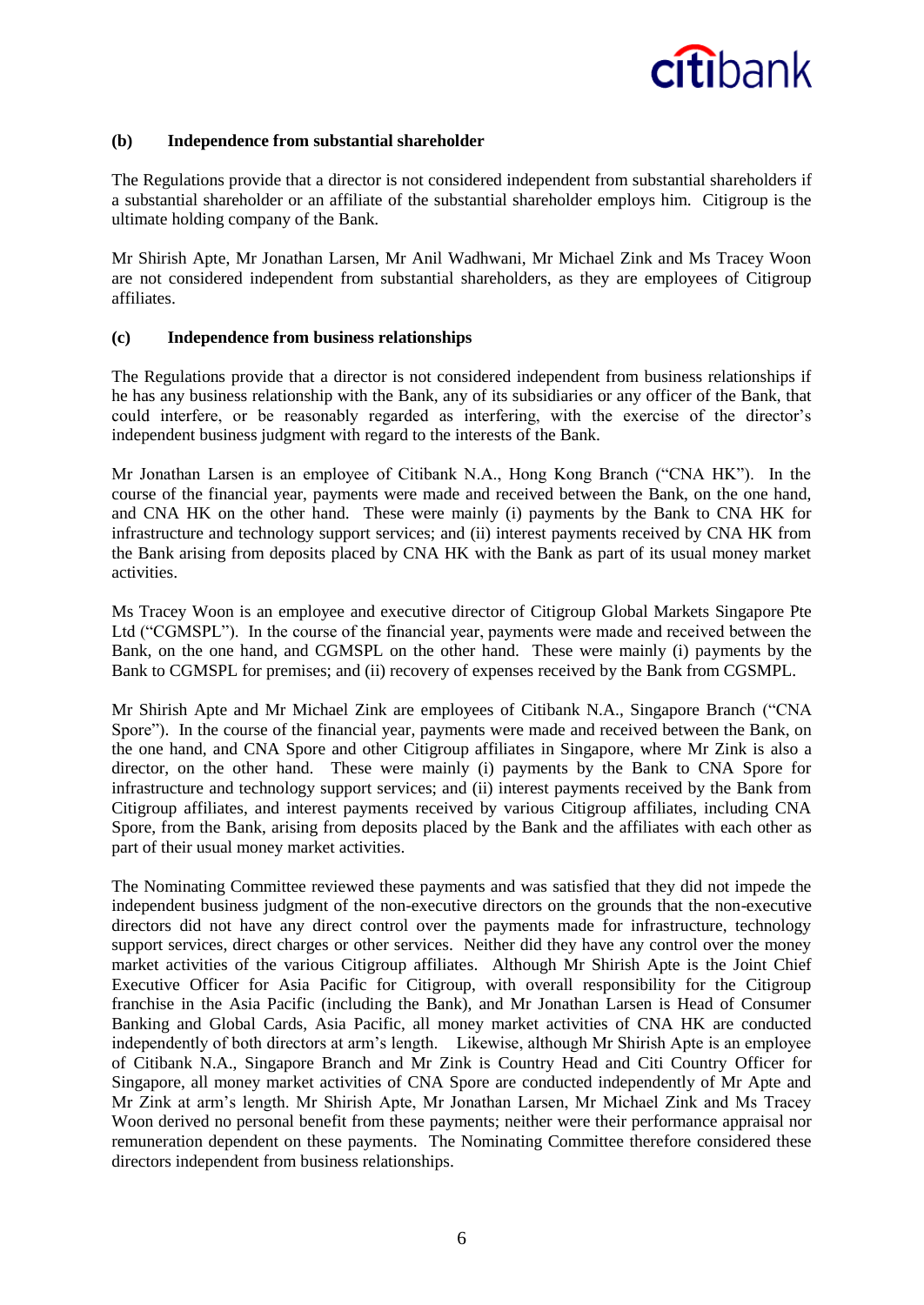

Ms Amy Tan was appointed an advisor to the International Personal Banking Business from 1 December 2009 on a part-time basis ending 30 June 2010. The Nominating Committee considers her not independent from business relationships.

#### (d) **Length of service**

Mr Daniel Ee, Mr Robert Kwan Wai Meng and Professor Tan Chin Tiong, the external non-executive directors of the Bank, were first appointed on 17 June 2005 for an initial 3-year term. Their terms were renewed twice for 3-year terms at the 2008 annual general meeting and the 2011 annual general meeting held on 30 June 2011. Their current 3-year term will expire at the 2014 annual general meeting. The Nominating Committee reviewed their length of service and considered that their current six years of service on the Board were not of an undue length so as to render them nonindependent. Furthermore, Mr Ee, Mr Kwan and Professor Tan had, during their six years on the Board, served with at least 3 different Chairmen and 2 different CEOs and, as such, had no entrenched interests likely to impair their independence.

Mr Daniel Ee, Mr Robert Kwan Wai Meng and Professor Tan Chin Tiong are therefore considered independent.

# *Lead Independent Director*

As adequate procedures are in place for the flow of information between the Board (including the non-executive, non-Citi-affiliated Directors, who comprise less than half the Board) and the Bank's management team, the Board does not see the need to have a lead independent Director. Furthermore, the non-executive, non-Citi-affiliated Directors meet separately in the absence of the Citi-affiliated Directors and management at least annually.

### *Separation of Chairman and Chief Executive Officer Roles*

Mr Shirish Apte is the non-executive Chairman of the Board, while Mr Anil Wadhwani is the Chief Executive Officer of the Bank and ultimately responsible for all the Bank's operations. Mr Apte and Mr Wadhwani are not related to each other.

As Chairman, Mr Shirish Apte leads and manages the Board in its oversight over the Bank's management and carries out the other duties of a Chairman of a Board as stated in the Guidelines and the Bank's Policy on Division of Work Responsibilities (Board and Management). Mr Wadhwani and Mr Apte set the agenda for Board meetings. Members of the Board have access to the Bank's management.

As Chief Executive Officer, Mr Wadhwani together with the Bank's senior management sets the Bank's annual and long-term strategic and financial goals, monitors management's performance against pre-set corporate objectives and manages the Bank's day-to-day affairs in accordance with the strategic direction set by Citigroup and approved by the Board within the limits of authority delegated to him.

#### *Board responsibilities and accountability/ Board statement of core values*

The Board has formalized the division of work responsibilities between the Board and the Bank's management in the Policy on Division of Work Responsibilities (Board and Management (the "Policy"). The Policy, which is regularly reviewed, was revised in March 2011 to set out expressly the role of the Chairman and to set out the Board's responsibility for ensuring fair dealing outcomes as set out in the Fair Dealing Guidelines issued by MAS.

Working in consultation with the Bank's management team, the Board provides oversight for the overall management of the Bank's business. The Board reviews and approves the corporate strategies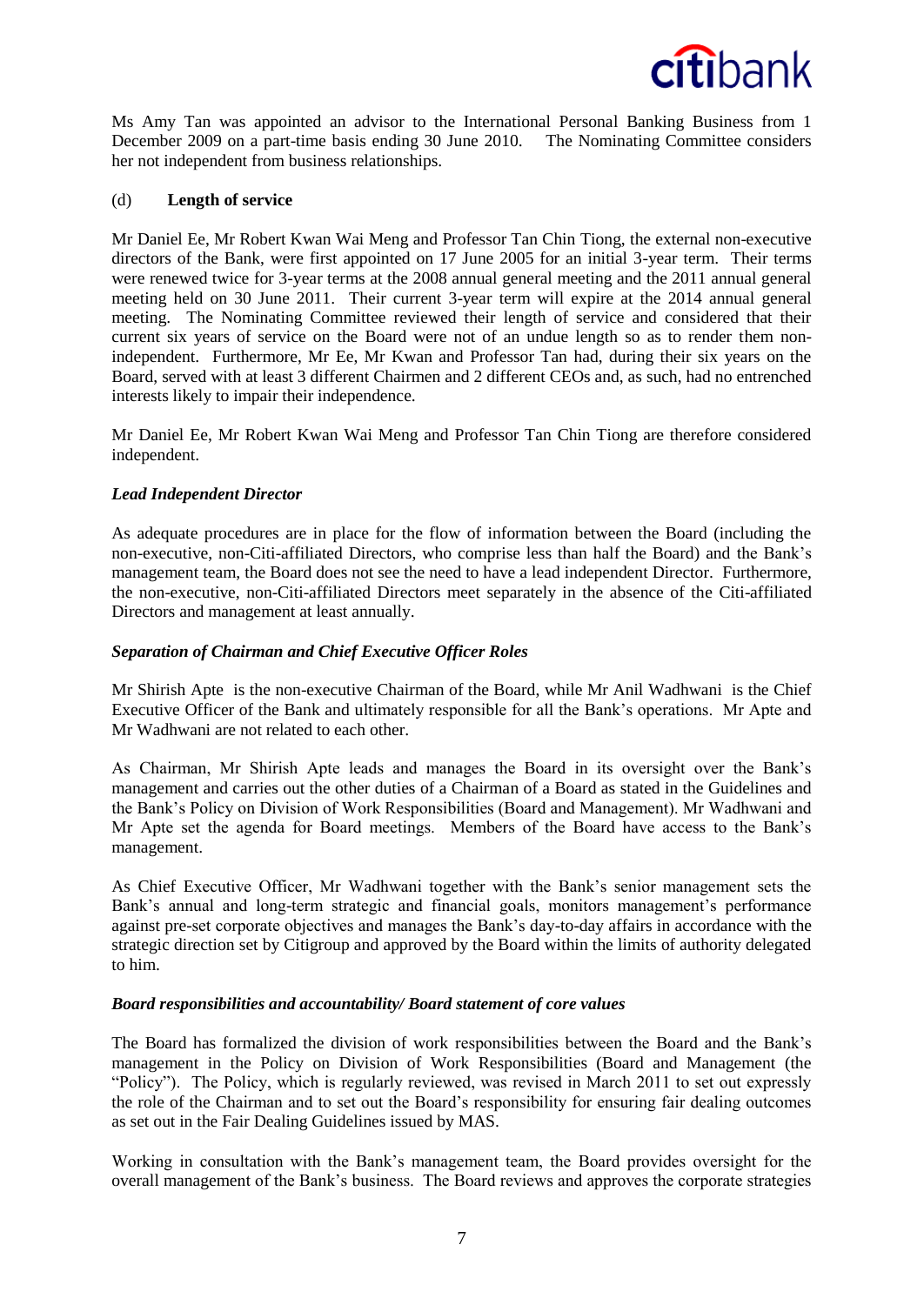

set by Citigroup for the Bank and has overall responsibility for risk management, financial reporting and corporate governance issues. Matters that specifically require Board approval include the financial statements and the acquisition and disposal of companies.

The Board also ensures that the Bank upholds Citigroup's core values including the values set out in internal policies like the Code of Conduct and Client  $1<sup>st</sup>$  (which incorporate Bank's commitment to delivering the fair dealing outcomes as set out in the Fair Dealing Guidelines issued by MAS).

#### *Board meetings and attendance*

Four Board meetings were scheduled in 2010. The Directors were in attendance at all the scheduled meetings during the year save that Mr Michael Zink and Ms Tracey Woon did not attend 1 Board meeting. At the Board meetings, the Board discusses activities, policies or strategies that fall within the Board's jurisdiction. At the Board meeting held prior to the 2011 AGM, the Board reviewed the Bank's financial statements after they were reviewed and recommended to the Board for adoption by the Audit Committee.

The fourth scheduled Board meeting in 2010 was also an all-day Board offsite. At the offsite, Board members were briefed on the Bank's overall strategy and direction, and the businesses' plans, for 2011. Directors were given the opportunity to interact and direct questions in an informal, interactive setting with the Bank's management. The Directors were also briefed about the Bank's 3-year strategic plan during its Board meeting in February 2011.

The Bank's Articles of Association provides that the Board can make decisions via conference calls and video conferencing. Board written resolutions can be circulated to the directors for approval by mail, courier, facsimile or telex. A Board meeting agenda is circulated to directors prior to each Board meeting, and the directors are provided with all necessary Board papers and other information in a timely fashion for review.

#### *Board training and information access*

Upon the appointment of a new director, the Bank will provide the director with an appointment letter and written guidance on the role and responsibilities of a director under general law. A new director will undergo orientation and be briefed on the Bank's operations, significant polices relevant to the Bank's business and applicable laws.

The Regulations and Guidelines require the Board to develop a continuous professional development programme to ensure that Board and Board Committee members have the requisite skillsets to discharge their respective responsibilities. The Board emphasizes training on key developments affecting the banking industry (such as Basel II and Basel III); key regulatory changes affecting the Bank; training on business risks relating to the Bank's primary businesses and training on directors' and obligations.

At the quarterly Board meetings, standard agenda items include (i) key regulatory changes affecting the banking industry during the previous quarter; and (ii) Basel-related developments. In 2010, key regulatory changes that were reviewed during Board meetings included the MAS consultations and new guidelines on the sale of investment products and the new Representative Notification Framework affecting the Bank's representatives who provide financial advisory services. Training sessions were also conducted for the Board on directors' duties and obligations at law and Basel developments.

In the first half of 2011, the Board was briefed on the impact of the revised Regulations and Guidelines on the Bank. The Bank also engaged external consultants to provide training on Basel III to the Board.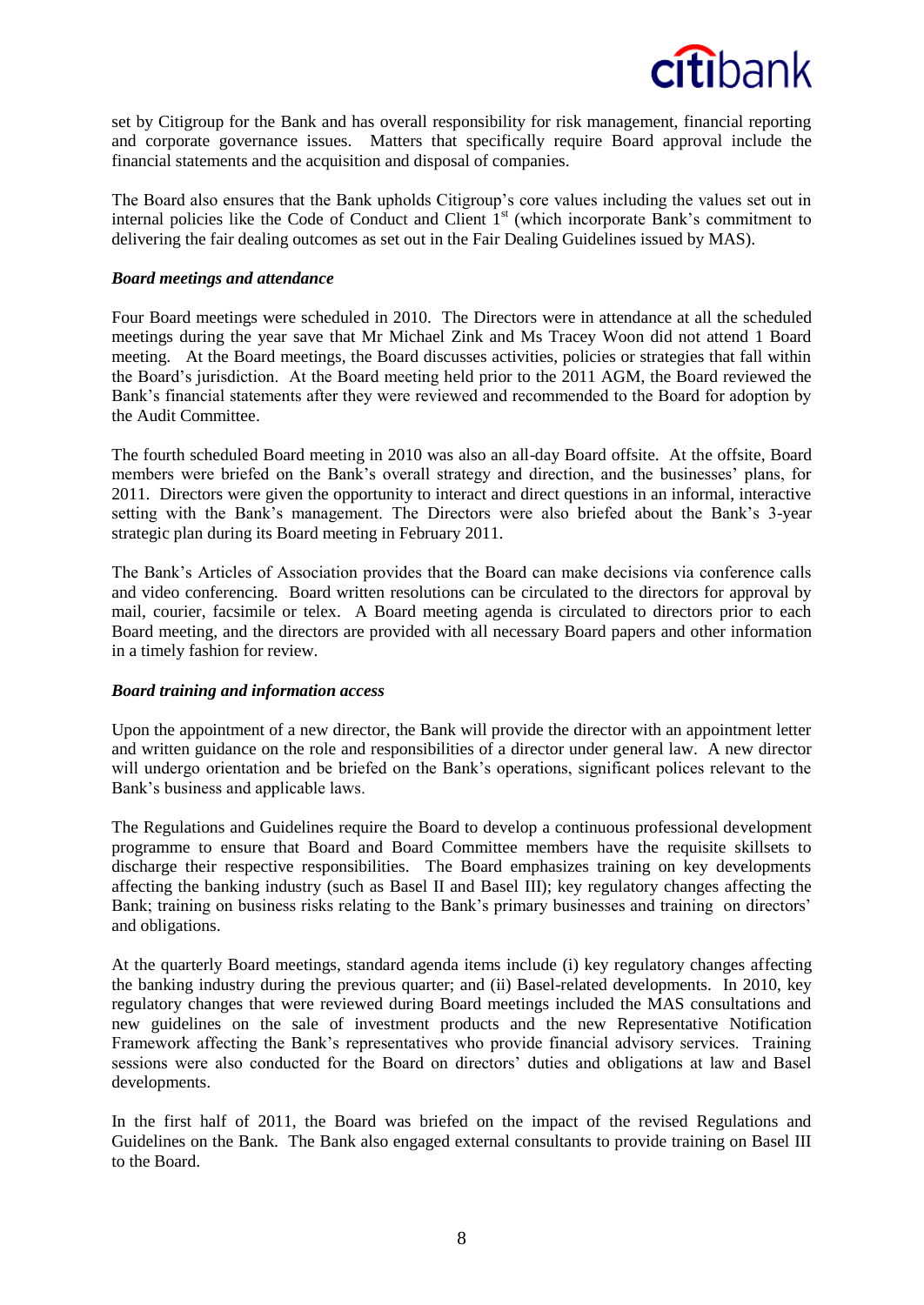

The Bank will review on a regular basis whether there is a need to provide additional or greater training for Directors on topics of selected interest.

Regular information flow to the Board is ensured through the provision, at the quarterly Board meetings, of comprehensive updates on the Bank's business strategy, financial performance and operations. As mentioned earlier, accounting and regulatory changes relevant to the Bank's operations, as well as market trends and developments are also highlighted to the Board during these meetings. Aside from receiving information at Board meetings, Directors have access to Bank employees and are free to seek expert external advice at the Bank's expense if they consider this necessary.

#### *Board performance*

The Board assesses its performance on a collective basis annually. The result of this collective assessment is reviewed by the Nominating Committee, which then makes its report to the Board. The Board assessment process is useful in allowing the Board to evaluate its own effectiveness and to provide directors with an opportunity to make suggestions for improvement. In 2011, the Nominating Committee also reviewed each Director's performance as part of the annual review, required under the Regulations and Guidelines, which the Nominating Committee is required to conduct on each Director's continuing suitability for office. As part of the individual assessment of each Director, the Nominating Committee took into account Board meeting attendance, participation at Board meetings and utilization of skillsets to contribute to Board discussions. A Nominating Committee member recuses himself from all Nominating Committee discussions regarding his own performance. Given the experience and qualifications of the Nominating Committee members, the Nominating Committee does not consider it necessary to engage external persons to facilitate the Board evaluation process.

#### **BOARD COMMITTEES**

The Board has established an Audit Committee, a Nominating Committee and a Risk Management Committee, each of which has its own terms of reference. The Audit Committee and the Risk Management Committee are responsible for the establishment and operation of a risk management system, including reviewing the adequacy of risk management practices for the material risks of the Bank such as credit, market, liquidity, legal, compliance, regulatory and operational risks. The Board and each committee have the power to appoint any independent legal, financial or other advisors as they deem necessary.

MAS has exempted the Bank from establishing a remuneration committee, which is required under the Regulations. No remuneration committee has therefore been established, in view of the fact that the remuneration of the executive directors and those non-executive directors drawn from other Citigroup entities is decided in accordance with Citigroup's general remuneration policies.

#### *Audit Committee*

The Audit Committee comprises Mr Daniel Ee (Chairman), Professor Tan Chin Tiong and Ms Tracey Woon, all non-executive directors. Mr Robert Kwan Wai Meng was a member of the Audit Committee from 11 November 2009 to 2 June 2010. There were 5 Audit Committee meetings during the year and the committee members who were in office during the year attended all of these meetings (save that Ms Tracey Woon did not attend one meeting). The Bank's internal auditors, legal and compliance heads and company secretary also attend these Audit Committee meetings.

The Audit Committee reviews the Bank's financial statements before they are submitted to the Board but does not review formal announcements on the Bank's financial performance. The Audit Committee has reviewed the financial statements with the Bank's management and the external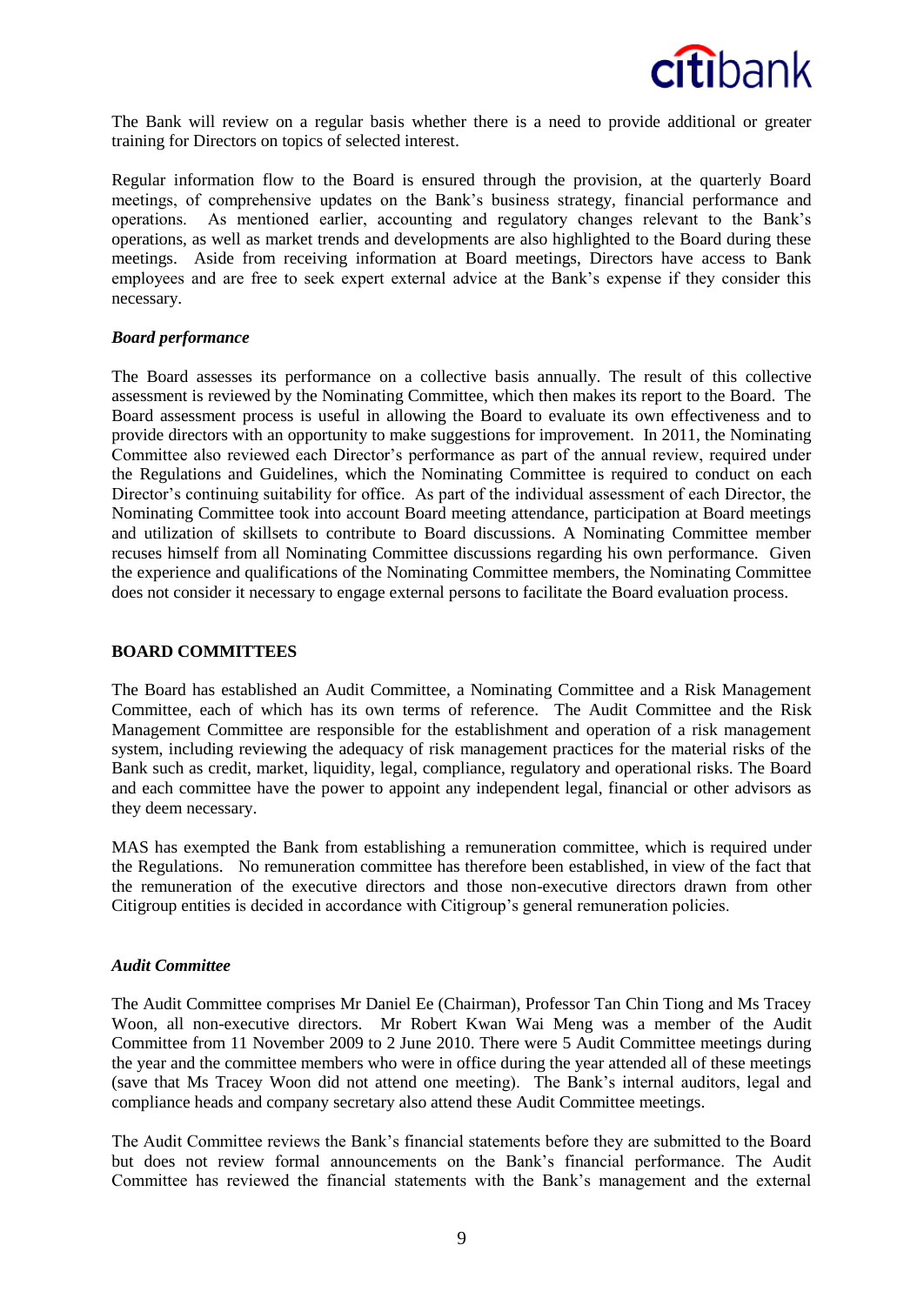

auditors and is of the view that the Bank's financial statements for 2010 are presented in conformity with generally accepted accounting principles in all material aspects.

The Bank's compliance and control functions provide a dedicated and continuous compliance review service to the Bank. The Bank's internal audit function is a resource of Citigroup which performs a cycle of audits of various business areas of Citigroup. The Audit Committee will review and discuss the audit findings of both the compliance and internal audit functions at its quarterly meetings, including reviewing management's response to the audit findings and progress of the related corrective action plans. The Audit Committee also met to review the effectiveness and adequacy of the internal audit function and concluded that the internal audit function displayed the necessary level of independence and rigour in their reviews and monitoring, resulting in a sound system of internal controls.

The Bank's external auditors are accountable to the Audit Committee. The external auditors present their audit plan for the Bank and their evaluation of the Bank's internal accounting controls (including management's response to the findings of the external auditors) to the Audit Committee for approval. The Audit Committee reviews the terms of the external auditors' appointment, their effectiveness, independence and objectivity, as well as the amount of non-audit services provided during the year. The Audit Committee also holds separate sessions with the internal auditors, the Principal Audit Officer and the external auditors without the presence of management at least once a year.

The Audit Committee has reviewed the amount of non-audit services provided by the external auditors to the Bank for 2010, and is satisfied that the nature and extent of such services do not prejudice the external auditor's independence and objectivity. It is satisfied that the external auditors can be considered independent.

The Audit Committee is satisfied that whistle-blowing arrangements are in place to permit staff to raise, in confidence, concerns about possible improprieties in matters of financial reporting or other matters. The Bank's whistle-blowing policy is in line with Citigroup's whistle-blowing policies.

Under the Audit Committee terms of reference, the Audit Committee is required to approve in advance any non-audit services provided to the Bank by the external auditors in excess of a certain amount. During the year, the Audit Committee agreed to revise this amount from S\$20,000 to S\$70,000 to accommodate the expected increase in non-audit services required from the external auditors arising from, among other things, increased tax queries from the tax authorities as a result of the Bank having more years of operation. The amendments were approved by the Board.

The Audit Committee (with the exception of Ms Tracey Woon) conducted a self-assessment as recommended under the Guidebook for Audit Committees in Singapore issued by the Audit Committee Guidance Committee. Ms Woon abstained from the assessment as she had only recently joined the Audit Committee and would not be in a position to provide an assessment. The overall assessment provided by the 2 independent Directors, namely Mr Daniel Ee and Professor Tan, was that the Audit Committee was functioning well.

#### *Nominating Committee*

The Nominating Committee comprises Mr Robert Kwan Wai Meng (Chairman), Mr Shirish Apte and Mr Anil Wadhwani. The Nominating Committee's primary responsibility is to review and recommend the appointment of directors, the appointment of Board committee members, the heads of the various businesses within the Bank, the CEO and the Chief Financial Officer. As required under the Regulations and Guidelines, the Nominating Committee is responsible for conducting annual reviews of each Directors' independence, determining whether each director remains qualified for office, and ascertaining whether any skillsets are lacking on the Board and Board committees. The Nominating Committee also determines whether Directors are devoting sufficient time to their duties as set out in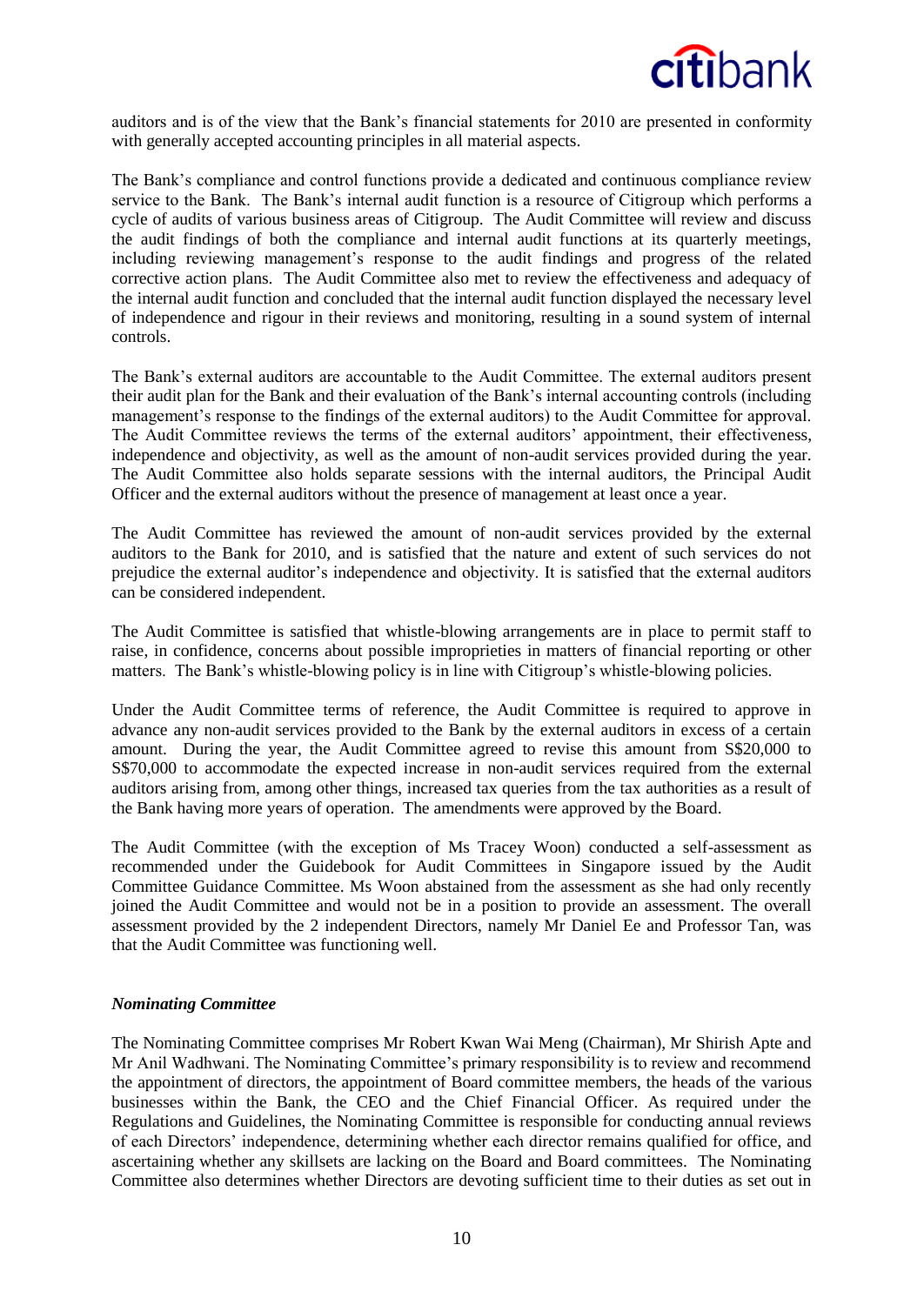

the internal guidelines on competing time commitments for Directors. Please refer to "Selection and Qualification of Board Members".

In line with the Regulations and Guidelines, the Nominating Committee will, going forward, also review the reasons for resignation provided by a Director, Board Committee member, the CEO and the Chief Financial Officer.

There was one Nominating Committee meeting during 2010, and that was attended by all members. One adhoc Nominating Committee teleconference was held in 2010 to discuss the appointment of a new Chief Financial Officer.

At its meeting in February 2011, the Nominating Committee reviewed and updated its terms of reference to bring them in line with the Regulations and Guidelines. The amendments were approved by the Board.

The Nominating Committee maintains records of all assessments conducted by it.

#### *Risk Management Committee*

The Risk Management Committee comprises Mr Daniel Ee (Chairman), Mr Anil Wadhwani, Mr Michael Zink and Ms Amy Tan, who was appointed on 15 April 2011. Seven meetings were held in 2010 and all members who were in office during the year attended all meetings (save that Mr Zink did not attend one meeting). The Risk Management Committee meets quarterly. Of the seven Risk Management Committee meetings held in 2010, 3 were adhoc meetings convened to discuss certain Basel II-related matters and the proposed migration of a certain business line currently residing in Citibank N.A., Singapore Branch to the Bank. Together with the Audit Committee, the Risk Management Committee assists the Board in fulfilling its oversight responsibility relating to the establishment and operation of a risk management system, including reviewing the adequacy of risk management practices for the material risks of the Bank such as credit, market, liquidity, legal, compliance, regulatory and operational risks. While the Audit Committee focuses more on operational, legal and compliance risks, the Risk Management Committee reviews market, liquidity and credit risks in addition to receiving reports from the Audit Committee. All major limit excesses, all breaches of key indicators and all material exceptions for the relevant risks during the preceding quarter are highlighted to the Risk Management Committee for review. Large securities positions acquired or disposed of during the preceding quarter are also reviewed. In addition, the Risk Management Committee is kept updated at each meeting on the progress of Basel II implementation.

The Bank currently does not have a Chief Risk Officer ("CRO"), as the risk functions within Citi Singapore and regionally are specialised functions which are not organised to report to a central head. At Risk Management Committee meetings, designated officers from the various risk functions attend to update the Risk Management Committee on their area of specialisation. The Board will however review periodically whether a CRO should be appointed for the Bank.

During the year, the Risk Management Committee reviewed its terms of reference and recommended appropriate amendments to streamline and update the terms of reference to comply with the Regulations and Guidelines as well as to take into account the provisions of guidelines on risk management practices previously issued by the MAS. The amendments were approved by the Board.

#### **REMUNERATION MATTERS**

#### *Remuneration of Employees*

The Bank's remuneration policy is to attract and retain outstanding individuals. The total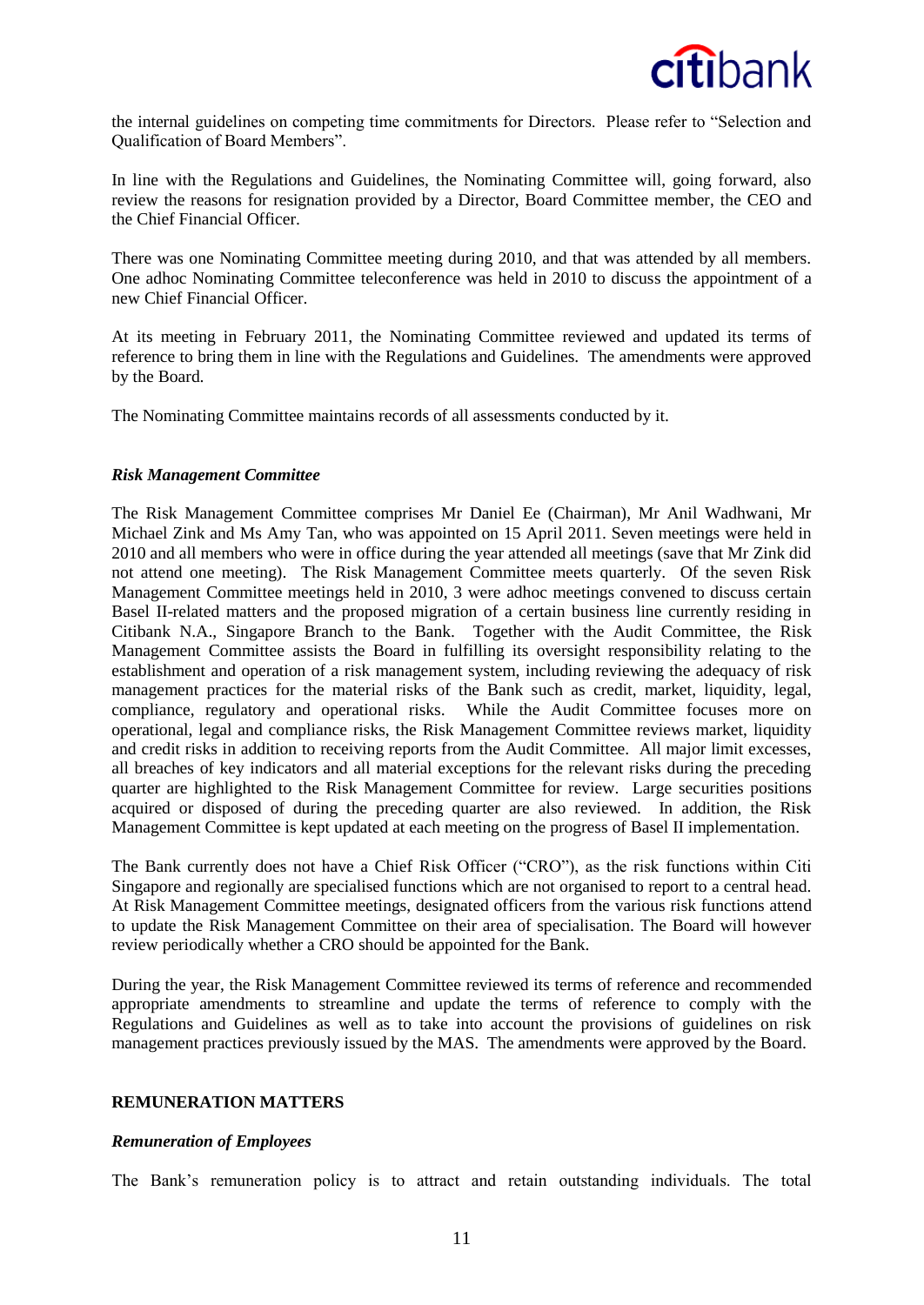compensation for employees comprise the basic salary, fixed bonus, variable performance bonus, allowances, deferred share awards and share options for eligible employees as well as benefits. The role to be performed and the market factors are taken into account in determining the remuneration package for employees. To ensure that its remuneration package is competitive, the Bank regularly reviews its base salary ranges and benefits package using market data provided by recognized surveys of comparative groups in the financial sector in Singapore.

In April 2009, the Financial Stability Board (FSB) issued the Principles of Sound Compensation Practices ("FSB Principles") and subsequently its implementation guidelines on September 2009. The nine principles, which are intended to reduce incentives towards excessive risk taking that may arise from the structure of our compensation schemes, focus on 3 areas:

- 1. Effective governance of compensation
- 2. Effective alignment of compensation with prudent risk taking
- 3. Effective supervisory oversight and engagement by stakeholders

On 9 December 2010, MAS revised the Corporate Governance Guidelines for Banks, Financial Holding Companies and Direct Insurers incorporated in Singapore to incorporate the Principles of Sound Compensation Practices and Implementation Guidelines issued by the FSB.

The Bank has performed a self-assessment against the FSB Principles and has concluded that its compensations practices are aligned.

# *Effective Governance of Compensation*

(1) Board Remuneration Committee

Citi has a Global Remuneration Policy which is applied in a consistent manner by its various businesses across the globe, including those operating in CSL. The Board of Citigroup Inc. plays a key role in the design and oversight of the Global Remuneration Policy through the Citigroup Personnel and Compensation Committee ("PCC"). All remuneration proposals are brought to Citigroup Inc. Board for review and final approval.

The Global Remuneration Policy meets broadly the requirements of the FSB Principles and CSL employees would have had their remuneration determined in accordance with the Global Remuneration Policy.

In Singapore, the Country Senior Personnel Committee ("CSPC") reviews and approves all human resource related policies, including CSL's remuneration policy, based on guidelines provided by global and regional offices. CSPC is chaired by the Citi Country Officer, Mr Michael Zink and comprises the Chief Operating Officer (COO), Chief Financial Officer (CFO), Country Human Resources Officer (CHRO), Senior Country Operations Officer (SCOO) and the Heads of Business for Global Consumer Banking, International Personal Banking and Citi Private Bank.

Citi's compensation programs are designed to affect the following:

- a) facilitate competitiveness to attract and retain talent;
- b) reward performance over an appropriate period;
- c) promote meritocracy by recognizing employee contributions;
- d) enhance Citi franchise value; and
- e) discourage unnecessary or excessive risk-taking.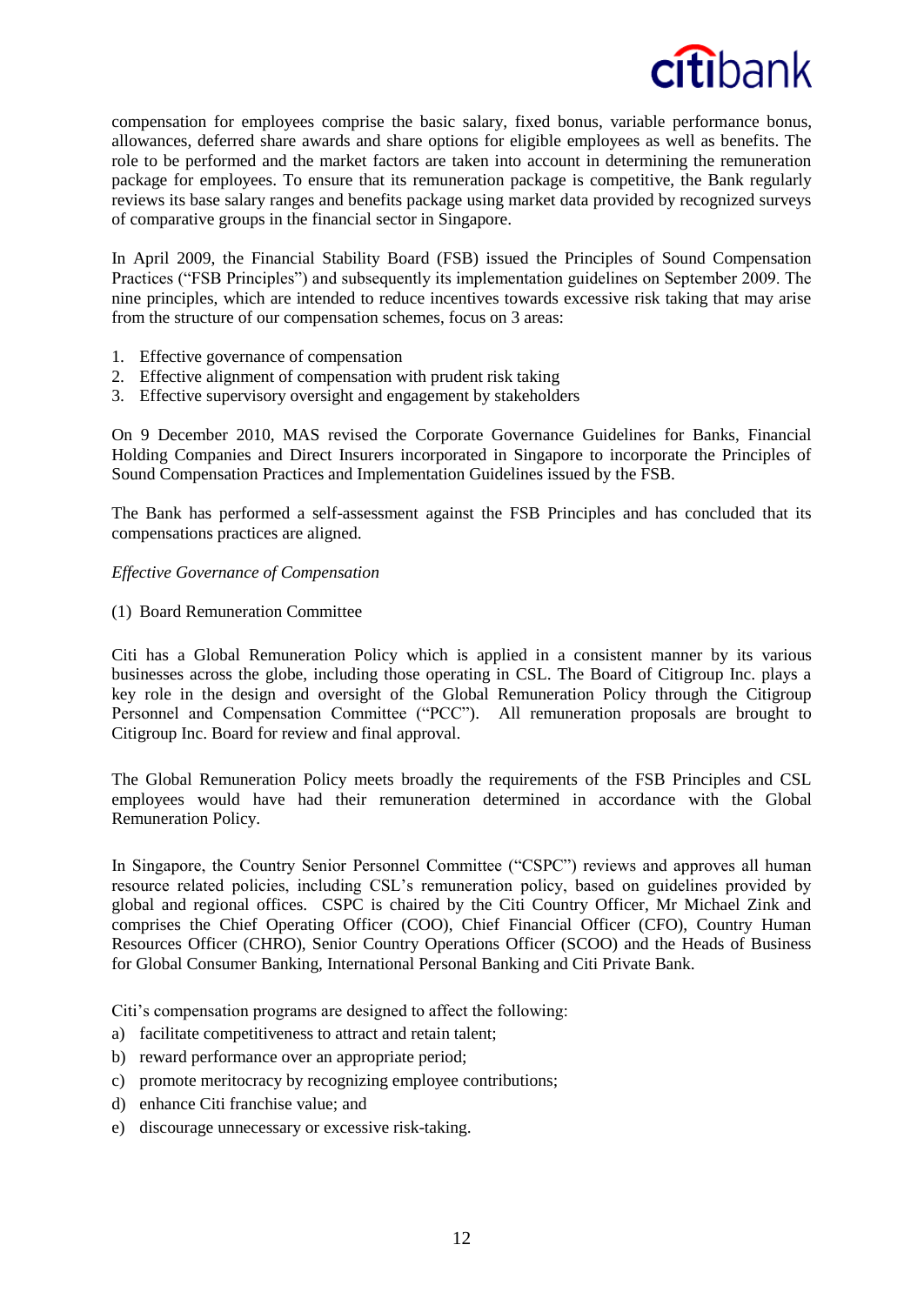

The remuneration packages of Management are reviewed and approved by Mr Zink as Citi Country Officer and Mr Larsen as Head of Consumer Banking, Asia Pacific. Where a Management staff is from a control function (e.g. Finance, Risk Management, Compliance and Control), the relevant Asia Pacific function heads will also review and approve the remuneration package.

The Bank has been granted exemption by the MAS on the requirement to have a remuneration committee. The Board does not review any remuneration matters as these matters are globally/regionally managed.

The Board will be kept informed of the remuneration structure and packages of CSL Management and employees. Citi Singapore will commission an annual independent review by external auditor, KPMG, to ensure compliance with the FSB Principles.

- (2) Review and Evaluation of Incentive/Compensation Programs
- 1. The PCC will regularly review the design and structure of Citi's compensation programs relevant to all employees in the context of risk management.
- 2. In 2010, in response to FRB Guidance and European Union Capital Requirements Directive (CRD 3), a new global program, "Material Risk Takers" (MRT) was implemented, covering Financial, Operational, Credit and Market risks. Covered employees under MRT are senior executives as well as employees who, either individually or as part of a group, have the ability to expose Citi to material amounts of risk.
	- a) Citi changed its performance evaluation process, introducing formal risk goals, increasing the focus on risk, risk related performance and risk metrics. Management also established an independent review process with input from Independent Risk, Legal, HR, Internal Audit and business management, using both qualitative and quantitative data.
	- b) The incentive compensation for MRTs will include deferred awards (up to 60%) with a clawback feature under specified circumstances and for certain MRTs, a stock ownership commitment.

Based on the criteria of the MRT program, no Bank staff has been identified as an MRT.

3. Effective 2011, a Global Incentive Council (GIC) and Regional Incentive Councils (RIC) were created in response to US Federal Reserve Board's Guidance on Sound Compensation Practices, Principle 3, Action #14 – Create Compensation Plan Forums and develop a formal policy and minimum standards for incentive compensation plans. Likewise the Country Incentive Council (CIC) was created to establish policies governing the design, approval and administration of incentive plans for Citi Singapore employees. Members of the CIC are the CCO, COO, CFO, CHRO, Country Risk Officer, Country General Counsel and Country Compliance Officer.

All Sales Incentive Plans (SIPs) have to be approved by the CIC which will ensure that

- incentive compensation plans, programs and arrangements for employees employed in Singapore conform to established global strategic principles and standards as well as local regulations/ guidelines;
- $\bullet$ strike a balance between financial and non-financial measurements in driving the desired sales behavior and sales return;
- are aligned to business objectives and strategies and does not encourage excessive risk-taking  $\bullet$ or improper behavior
- Appropriate claw-back and deferral mechanisms are implemented, in the event of  $\bullet$ misdemeanors.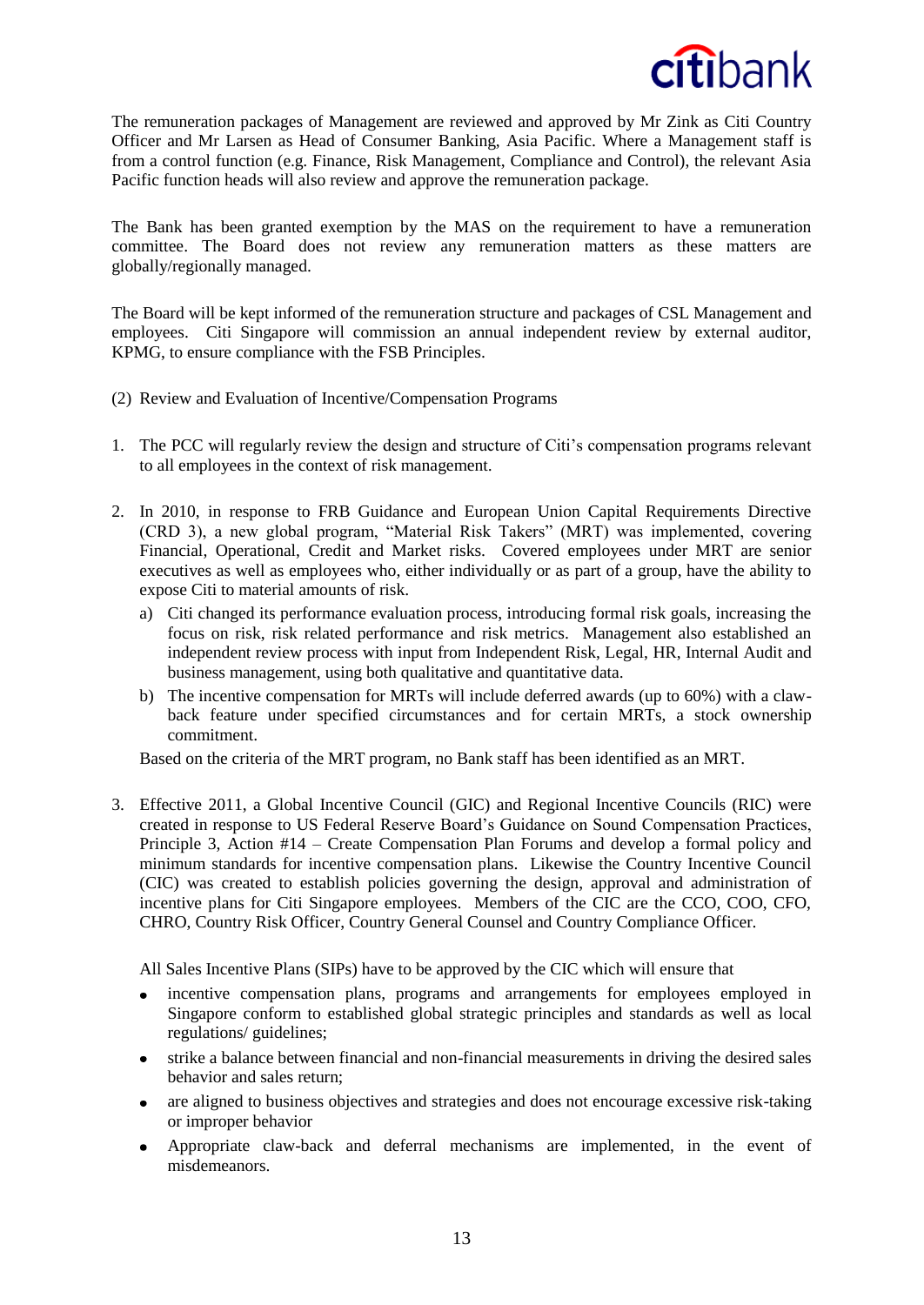### (3) Review for Control Functions staff

- 1. The overall incentive pools for Control functions staff (including Risk Management and Compliance) are set at the global level, after taking into consideration a number of factors including, but not limited to Citi's financial performance, Citi's risk metrics, Citi's business strategy in terms of building/divesting certain businesses and/or growth/contraction in certain geographical regions and Citi's positioning against the external markets.
- 2. The size of the pools are reviewed and approved by the Global CEO based on recommendations from the respective Global and Regional Function Heads and supported by Global and Regional HR and the Global and Regional Chief Risk Officers to ensure that they are equitable, consistent with the current, and future, performance of the revenue generating businesses (taking into account a number of different risk and financial measures) for approval by the PCC.
- 3. For Control function staff, compensation is weighted in favor of fixed compensation relative to variable compensation.
- 4. Variable remuneration for the Control functions is not directly linked to the financial performance of Citi's businesses and is entirely based on the control function personnel meeting pre-defined performance goals. The amount of variable remuneration awarded to any Control function employee is commensurate with such employee's role in his or her control function and his or her satisfaction of pre-defined performance goals.
- 5. The key performance standards for Control functions are set by the independent direct manager in the Region and cascaded down to the country to be included in the Balanced Scorecard.
- 6. CSL's Head of the Risk Management Department has a direct reporting line to the CEO and a matrix reporting line to APAC Group Credit Director for Consumer Risk.

### *Effective Alignment of Compensation with Prudent Risk Taking*

- 1. The determination and approval of bonus pools and the respective allocation to the Regional products and functions are conducted at the global level. In addition to financial performance, the pool calculations are based on a business scorecard approach which takes account of risk with increasing degrees of sophistication. Bonus pool amounts are reviewed and approved internally by the Global CEO of Citi and presented to the PCC for final approval.
- 2. For CSL, the business will submit a bonus pool request, together with a detailed analysis based on business performance and balanced scorecard approach and the numbers are confirmed independently by Financial Control. The bonus pool will then be reviewed at the Regional level before being submitted to global for approval. In the event of subdued or reduced performance, the bonus pool will be reduced accordingly.
- 3. Employees who receive annual variable remuneration that equals or exceeds the local currency equivalent of USD100,000 will receive a greater percentage of their total annual compensation as variable remuneration and are subject to the Capital Accumulation Program rules. Currently, a percentage, currently ranging from 25% to 60%, will be awarded as deferred variable remuneration and (a) granted in the form of equity (b) vests in four equal annual installments (c) subject to claw-back provisions.
- 4. From 2010, all deferred stock awarded under the Capital Accumulation Program are subject to clawback. Non-vested amounts may be forfeited if the PCC determines that:
	- $\bullet$ The staff received the award based on materially inaccurate financial statements or any other materially inaccurate performance metric criteria;
	- The staff engaged in providing inaccurate information (including knowingly failing to timely  $\bullet$ correct inaccurate information) relating to financial statements or performance metrics; or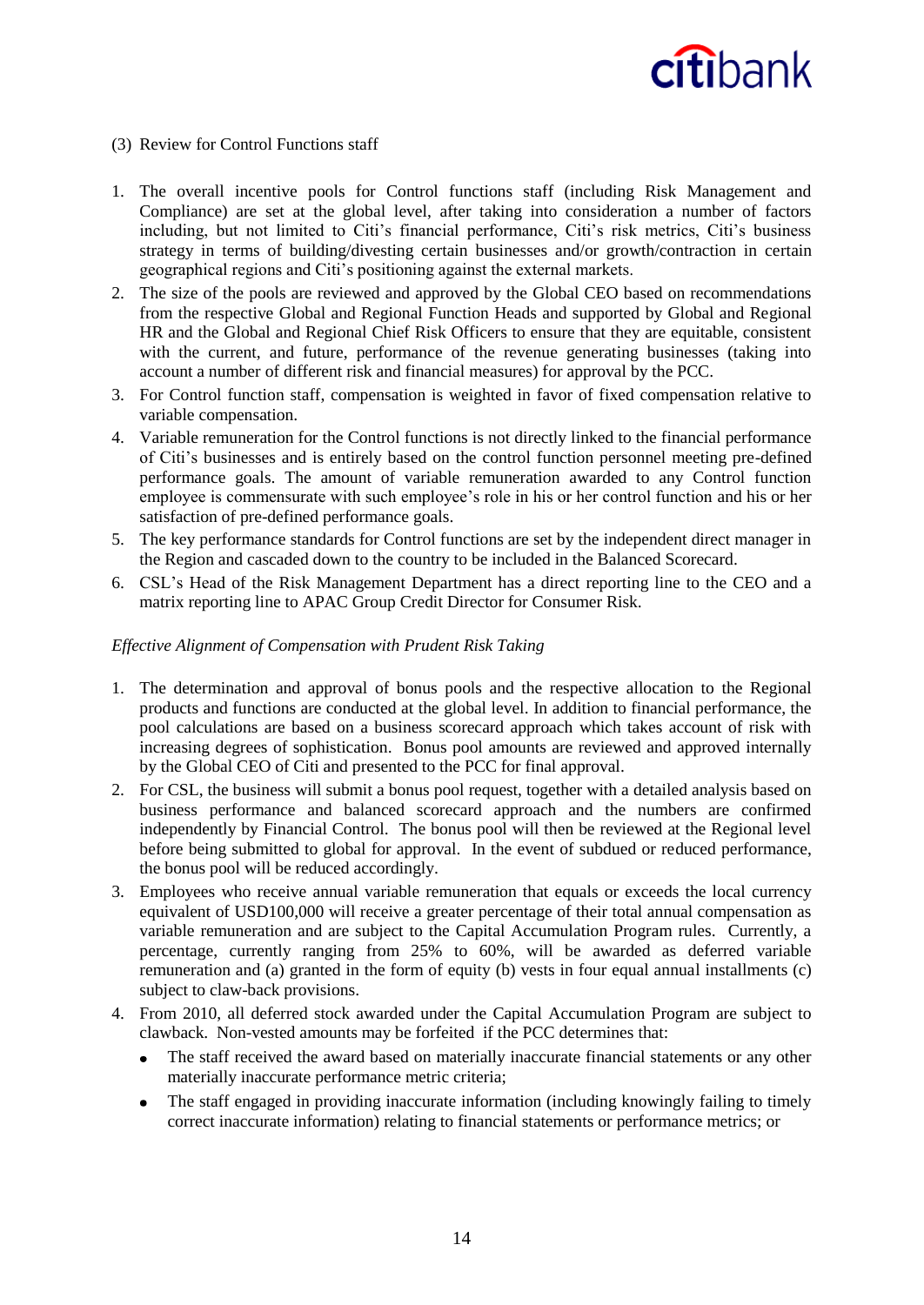

- The staff violated any risk limits established or revised by senior management, a business head and/or risk management, or any balance sheet or working or regulatory capital guidance provided by a business head.
- 5. The departure of employees from Citi does not trigger any accelerated payout of deferred remuneration that is still within the deferral period.
- 6. As mentioned above, All Sales Incentive Plans (SIPs) have to be approved by the CIC.

### *Effective Supervisory Oversight and Engagement by Stakeholders*

The Bank is an indirect wholly owned subsidiary of Citigroup Inc. As mentioned above, the remuneration policies/practices/structures adopted by the Bank are guided and approved by Citigroup Inc.

In the interest of transparency to stakeholders such as its depositors, the Bank has made disclosures (as it considers appropriate and aligned with the FSB Principles) of its remuneration practices and policies, bearing in the mind the sensitivity of such information from a competitive perspective.

#### *Remuneration of the Executive Directors and Non-Executive Directors*

The remuneration for the executive directors and the non-executive directors drawn from other Citigroup entities is decided in line with Citigroup's general remuneration policies. General information on Citigroup's remuneration policies for senior executives can be found at [http://www.citigroup.com/citigroup/corporategovernance/data/srexeec\\_guide.pdf.](http://www.citigroup.com/citigroup/corporategovernance/data/srexeec_guide.pdf)

Although the Regulations recommend that the remuneration of the executive directors and at least the top 5 key executives who are not also directors be disclosed within bands of \$250,000, the Board considers that such disclosure would be highly prejudicial to the Bank's interests in view of the keen competition for senior executives in the banking and financial industry regionally and globally. The Bank took into account that such disclosure is typically made by companies to keep their shareholders informed. In the Bank's case, Citigroup has full knowledge of the remuneration of the executive directors and the top key executives.

#### *Remuneration of the Non-Executive Directors not employed by Citigroup affiliates*

The non-executive directors who are not employed by Citigroup affiliates receive directors' fees and Board Committee fees, which are benchmarked to market. In May 2011, external consultants were engaged to conduct a benchmarking exercise on the fees to be paid to the non-executive directors. Based on the consultant's recommendations, moderate increases in directors' fees and Board Committee fees were approved by the Board and the shareholder for 2011 onwards. Each of Mr Daniel Ee, Prof Tan Chin Tiong, Mr Robert Kwan Wai Meng and Ms Amy Tan received directors' fees of S\$60,000 (2010: S\$50,000). Non-executive independent directors serving on the Audit Committee, Risk Management Committee and Nominating Committee received fees of S\$35,000 (2010: S\$25,000), S\$35,000 (2010: S\$25,000) and S\$15,000 (2010: S\$10,000) respectively for 2011 . The non-executive directors also received a meeting attendance fee of \$3,000 for each Board and Board Committee meeting in excess of the scheduled Board and Board Committee meetings during the year. The Nominating Committee Chairman received a fee of S\$25,000 (2010: S\$20,000). The Audit Committee Chairman and the Risk Management Committee Chairman are entitled to fees of S\$55,000 (2010: S\$40,000) respectively. However, taking into consideration that Mr Ee is the Chairman of both the Audit Committee and Risk Management Committee and there is some overlap in the responsibilities of these roles, the Board and shareholder approved a Risk Management Committee Chairman fee of S\$41,250.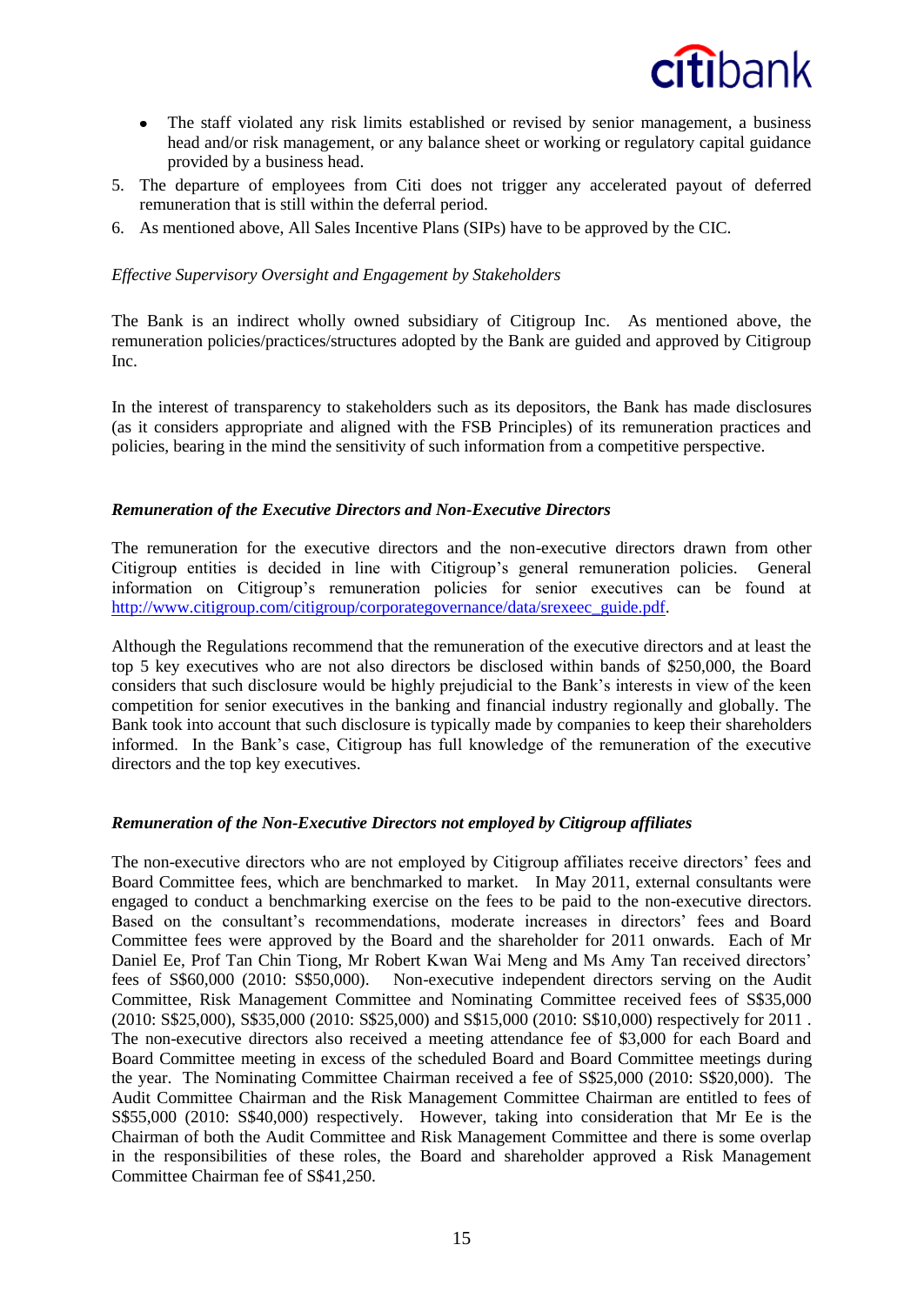

There are no employees of the Bank who are immediate family members of a director or the Chief Executive Officer whose remuneration exceeded S\$150,000 during the year 2010.

#### *Share schemes*

The Bank's employees are entitled to participate in various share schemes implemented by the parent company, Citigroup. General information on Citigroup's share schemes can be found at http://ssunp11.aspac.citicorp.com/eportal/v2/article/index/0,5397,147816\_91279078\_96216682,00.ht ml#cap.

#### **RELATED PARTY TRANSACTIONS**

The Bank has instituted a related party transactions policy ("Policy"). The Policy acknowledges that the Bank is already required to comply with Citigroup's internal policies on related party transactions, which are largely based on sections 23A and 23B of the US Federal Reserve Act, and also complies with sections 27 and 29 of the Banking Act. Briefly, these regulations impose prudential lending limits and certain other restrictions and requirements, including reporting requirements, on transactions with certain related entities. Procedures are in place to monitor compliance with these regulations. For purposes of the Policy, the Bank's related parties are its affiliates and Directors and Director-linked entities.

The Policy requires the Audit Committee to approve the following Related Party Transactions ("RPTs") before the RPT is entered into:

- (a) a RPT with a Director or Director-linked entity with a value of \$1 million or more;
- (b) a RPT (with any related party) where the value of the transaction is equal to or more than 3% of the Bank's shareholders' funds, based on the latest audited accounts; and
- (c) a RPT which is not, or may not be, entered into on an arm's length basis and at fair market value, regardless of its value.

Such transactions are considered "material related party transactions" and will be notified to the Board after the Audit Committee has rejected or approved the transaction, as the case may be. All material related party transactions approved by the Audit Committee during the financial year are required to be disclosed in the Bank's annual corporate governance report.

#### **INTERNAL AUDIT AND INTERNAL CONTROLS**

#### *Internal Audit*

Responsibility for internal audit duties is primarily undertaken by the Compliance function and the Control and Emerging Risk function. The Compliance function for CSL is under the supervision of Ms Goh Siew Lian, who is the Principal Audit Officer for the Bank. As Principal Audit Officer, Ms Goh co-ordinates reports on the compliance and control functions to the Audit Committee and the Board. These 2 functions work closely with Audit Risk and Review, a Citigroup resource independent of the Bank's management reporting directly to the Audit Committee and Citigroup.

The charter, role, responsibilities, standards of conduct for ARR, as well as audit methodology (including specific metrics on internal timelines and quality) are set by Citigroup. As ARR is a Citigroup resource, the Audit Committee does not approve the appointment, resignation or dismissal of the regional ARR head. The Audit Committee reviews the appointment, resignation and dismissal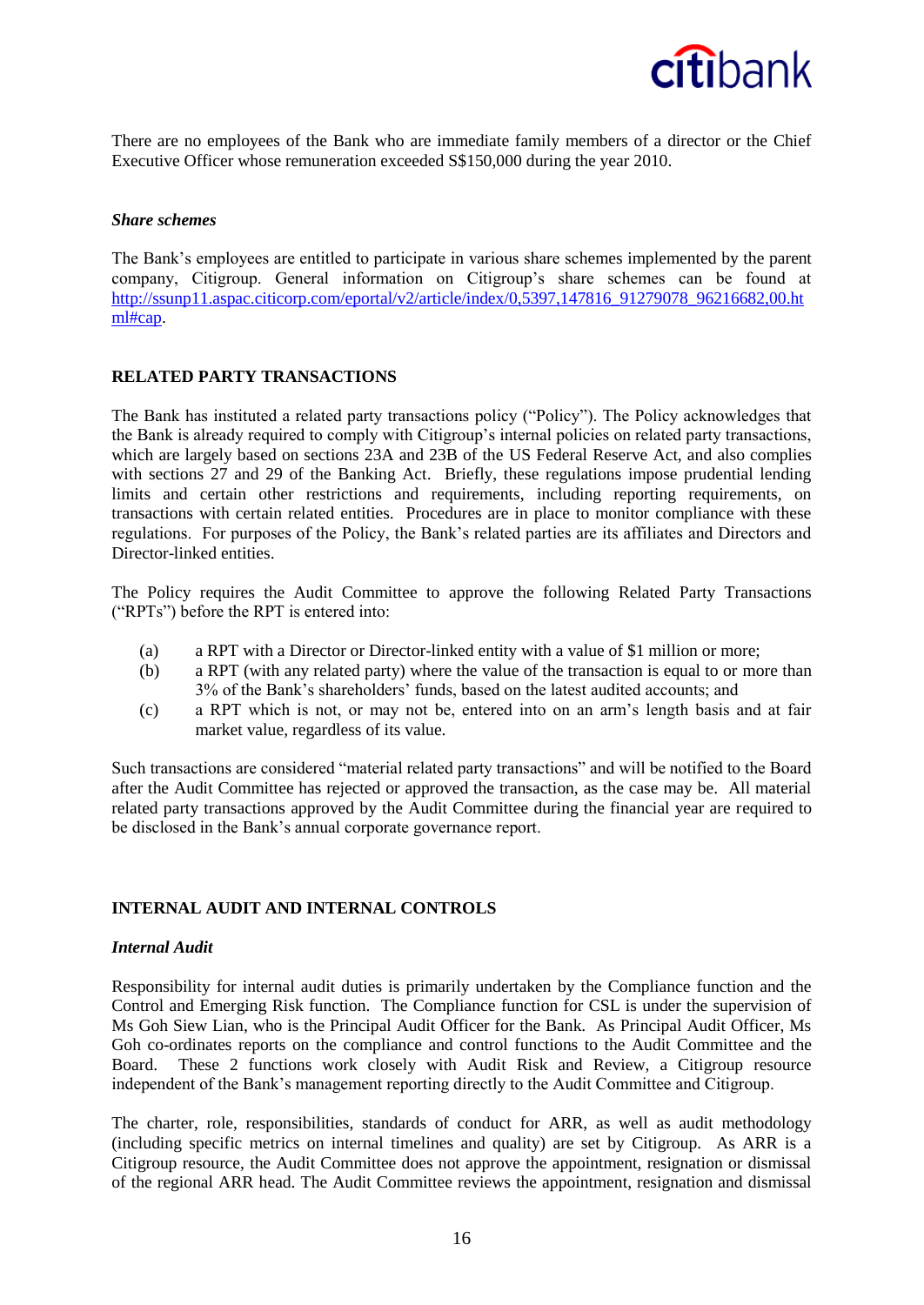

of the Principal Audit Officer for the Bank.

Compliance, Control and Emerging Risk and ARR work closely with the Bank's external auditors on audit and internal control issues. The external auditors review the effectiveness of the Bank's internal controls and risk management during the annual audit. Any material non-compliance with procedures and regulations noted during the audit, as well as any internal control weaknesses, are reported to the Audit Committee and the Bank's management. The external auditors will offer their recommendations to management to address these issues and the Audit Committee ensures that management expeditiously deals with all high-risk outstanding audit issues.

#### *Internal controls*

The internal audit, compliance and control, legal and risk functions are all responsible for overseeing and managing various aspects of internal controls. Ms Goh Siew Lian, the Principal Audit Officer of the Bank, reports to the Audit Committee and Citigroup. She is also the head of the Bank's compliance function. The Audit Committee will review and discuss the audit findings of both Compliance, Control and Emerging Risk and ARR at its quarterly meetings. The internal audit function is described under the "Internal Audit" section above. Further information on the Bank's risk management function can be found in the "Risk Management" section below.

The Audit Committee has reviewed the adequacy of the Bank's control environment and has made its report to the Board. The Board reasonably believes that the system of internal controls and procedures in place at the date of this report is adequate for the Bank's current business and operations.

#### *Communication with Citigroup*

The Bank is a wholly owned indirect subsidiary of Citigroup, which is kept fully apprised of the Bank's operations in Singapore.

#### **RISK MANAGEMENT**

The Bank has put in place a risk management system, which leverages in part the risk management framework developed by Citigroup, to oversee and monitor material risks faced by the Bank, including credit, market and operational risks. The Audit Committee assists the Board in overseeing legal, compliance and operational risks and is supported by the Bank's internal and external audit and compliance functions. The Audit Committee will review the audit findings of the compliance and internal audit functions at its quarterly meetings, including management's response to the audit findings and progress of the related corrective action plans. The Bank's management, Audit Committee and relevant bank personnel will update the Board during its quarterly meetings about pertinent operational, legal and compliance risk management issues which have arisen during the quarter such as reporting risk positions and performance, capital requirements, risk and control limits.

The Bank has a Risk Management Committee, which together with the Audit Committee and management team assists the Board in fulfilling its oversight responsibility relating to the establishment and operation of a risk management system. The Risk Management Committee has particular oversight of credit, market and liquidity risk; reviews acquisition and disposal of large securities positions of the Bank; and monitors the progress of the Basel II implementation. The work of the Risk Management Committee is described in greater detail in the "Risk Management Committee" section above.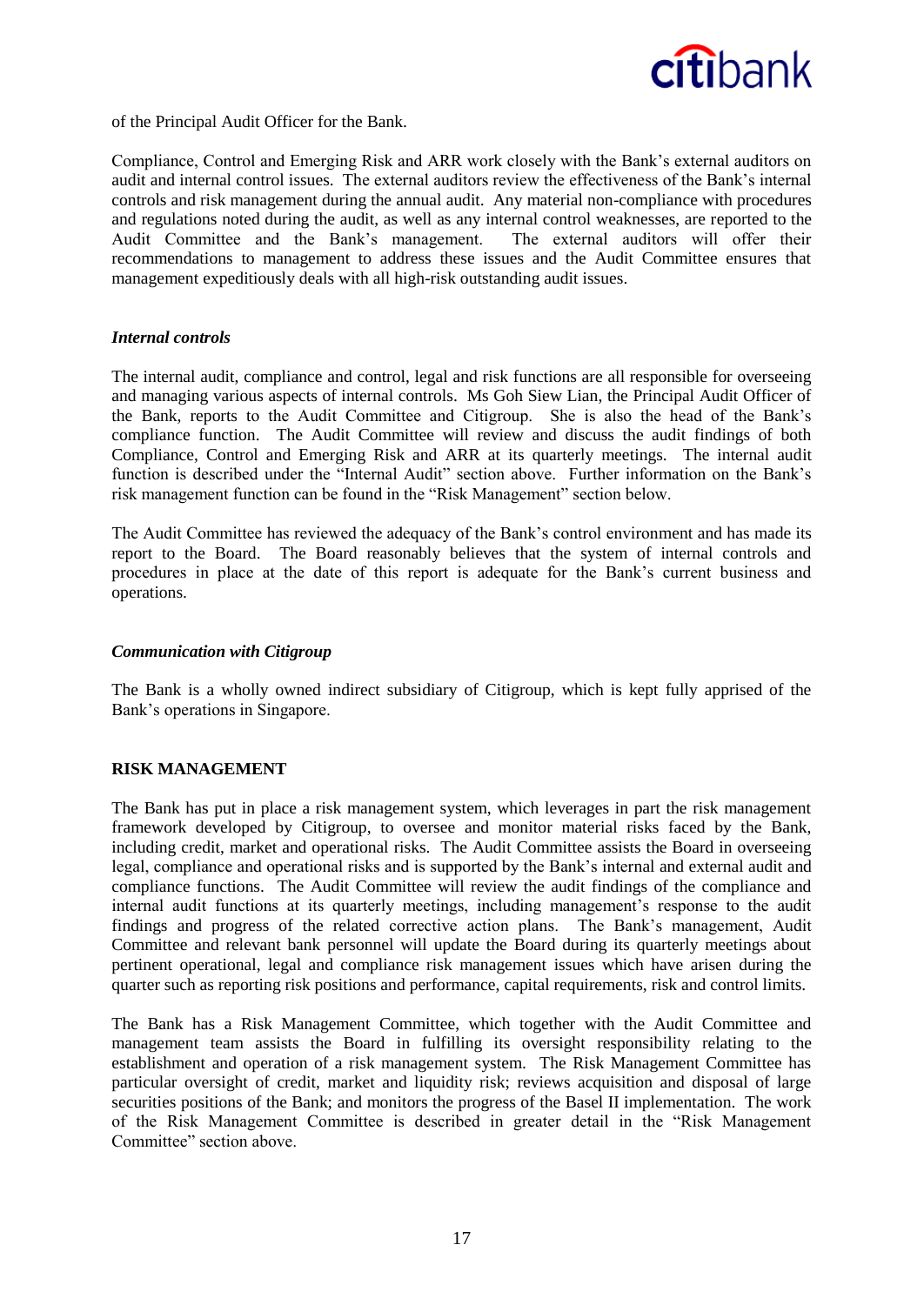

# *Credit Risk*

Credit risk means the possibility of a loss occurring due to the failure of a customer or counterparty to meet contractual debt obligations. The Bank's asset portfolios comprise primarily loans to individuals and small businesses. The credit risk and quality of these portfolios is overseen by a dedicated credit risk management function within the Bank.

All credit risk policies and processes are consistent with the global policies adopted by Citigroup, subject to modification to suit local regulatory and business requirements. In particular, the Bank leverages Citigroup's credit approval and evaluation processes for establishment of limits for financial institutions, large corporations and sovereigns. Such limits are required primarily for management of liquidity, funding and to comply with regulatory ratios.

# *Market Risk*

Market risk represents the Bank's exposure to price and liquidity risk.

Price risk is defined as the risk that the Bank's earnings will decline, whether immediately or over time, as a result of a change in the level or volatility of interest rates, foreign exchange rates, commodities or equity prices. Price risk is managed by the Bank's treasury function as part of Citigroup's overall market risk framework for its operations in Singapore. The treasury function is responsible for and conducts an annual review to update the Bank's limit and trigger framework, as well as the supporting assumptions, to ensure ongoing applicability and appropriateness.

Liquidity risk is defined as the risk that the Bank will be unable to meet a financial commitment to a customer or counterparty in any location, in any currency, at any time. Liquidity exposures may arise in both funding and trading activities. Liquidity exposures from funding activities arise primarily from the mismatch of asset, liability and exchange contract maturities and contingent commitments while liquidity exposures from trading activities arise from reliance on markets, exchanges and counterparties to create or alter positions. The Bank's treasury function is responsible for the Bank's liquidity risk management.

The Bank's Market Risk Manager independently monitors market risk limits and escalates limit excesses to relevant Bank staff.

#### *Operational Risk*

Operational risk is the risk of loss resulting from inadequate/failed internal processes or systems, human error or external events. Operational risk includes reputation and franchise risk but does not include strategic risk arising from losses due to decisions with regards to market, interest rate, insurance risk or opportunity costs.

The Bank has put in place an operational risk governance structure to manage operational risk. Material risk issues are escalated to relevant Bank staff and where necessary, will be reported to, or tabled for discussion at, the Country Business Risk Compliance & Control Committee, a committee that meets quarterly. The Audit Committee reviews the Bank's internal control environment through its work with the external auditors, compliance function and internal auditors, while the Board has overall oversight of operational risk under the operational risk governance structure.

The Bank has also put in place procedures to identify, evaluate and control key operational risks. Operational risks are categorized and their impact on the business evaluated. Business and support units are also required to conduct quarterly self-assessments. Key risk items are identified, with monthly reporting of key risk indicator breaches. The Bank has instituted an escalation process for